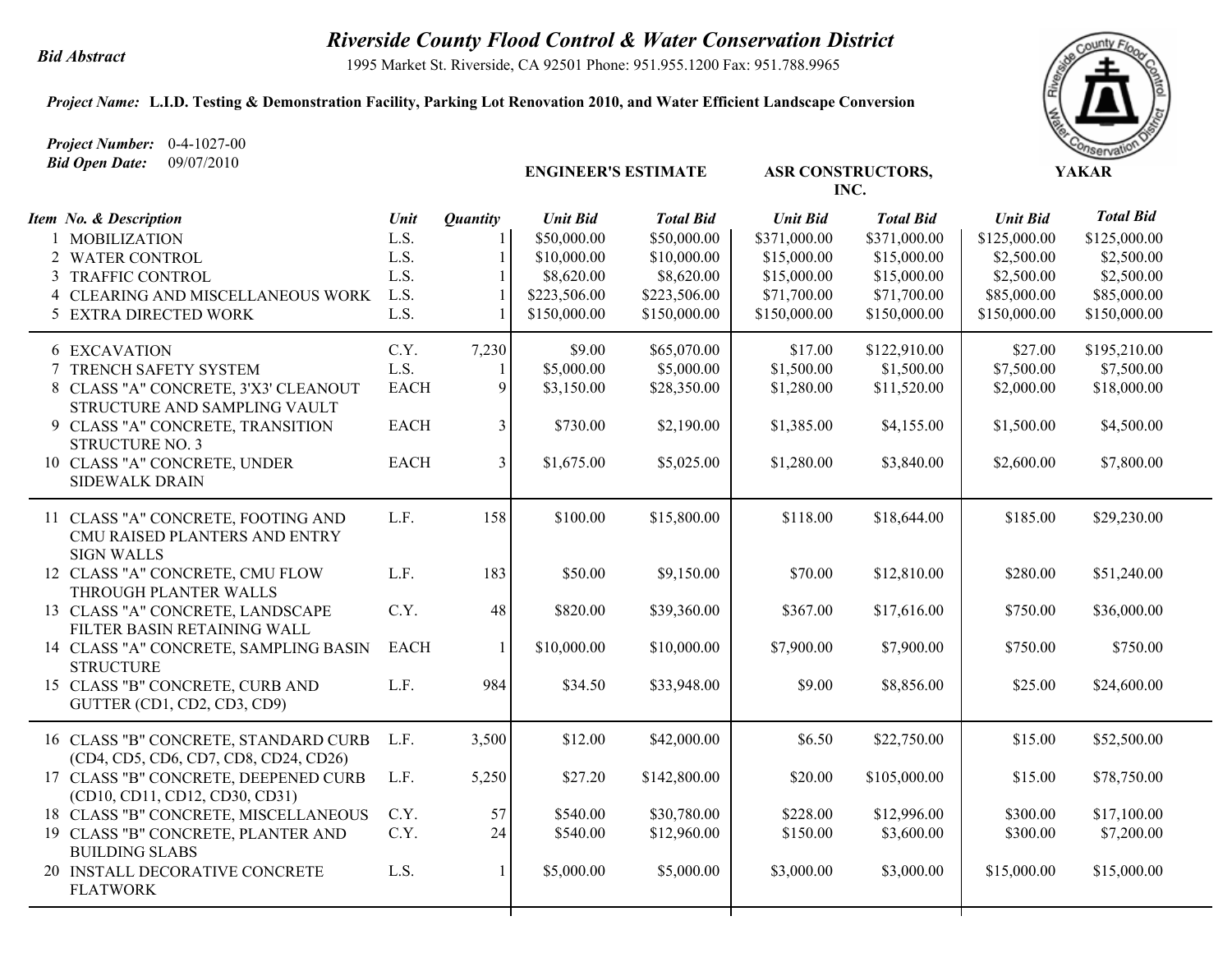| Project Number: $0-4-1027-00$                                                                                                                              |             |                 |                            |                  |                          |                  |                 | Page 2 UI 20     |
|------------------------------------------------------------------------------------------------------------------------------------------------------------|-------------|-----------------|----------------------------|------------------|--------------------------|------------------|-----------------|------------------|
| 09/07/2010<br><b>Bid Open Date:</b>                                                                                                                        |             |                 | <b>ENGINEER'S ESTIMATE</b> |                  | <b>ASR CONSTRUCTORS,</b> | INC.             | <b>YAKAR</b>    |                  |
| Item No. & Description                                                                                                                                     | Unit        | <b>Quantity</b> | <b>Unit Bid</b>            | <b>Total Bid</b> | <b>Unit Bid</b>          | <b>Total Bid</b> | <b>Unit Bid</b> | <b>Total Bid</b> |
| 21 REINFORCED CONCRETE PIPE                                                                                                                                | L.F.        | 200             | \$86.50                    | \$17,300.00      | \$119.00                 | \$23,800.00      | \$121.00        | \$24,200.00      |
| 22 3" CLASS 2 AGGREGATE BASE<br>DRIVEWAY AND ACCESS RAMP                                                                                                   | C.Y.        | 10              | \$108.00                   | \$1,080.00       | \$50.00                  | \$500.00         | \$95.00         | \$950.00         |
| 23 PERVIOUS PAVERS OVER 2" #8 OVER 3"<br>#57 OVER 13" #2 STONE                                                                                             | S.F.        | 25,400          | \$15.35                    | \$389,890.00     | \$7.55                   | \$191,770.00     | \$8.94          | \$227,076.00     |
| 24 PERVIOUS PAVERS OVER 2" #8 OVER<br>10-7/8" #57 STONE                                                                                                    | S.F.        | 9,270           | \$14.40                    | \$133,488.00     | \$6.70                   | \$62,109.00      | \$8.94          | \$82,873.80      |
| 25 PERVIOUS PAVERS OVER 2" #8 OVER 3"<br>#57 OVER 17" #2 STONE                                                                                             | S.F.        | 5,660           | \$16.05                    | \$90,843.00      | \$8.70                   | \$49,242.00      | \$8.94          | \$50,600.40      |
| 26 PERVIOUS PAVERS OVER 1" #8 OVER 4"<br>#57 STONE                                                                                                         | S.F.        | 1,184           | \$14.00                    | \$16,576.00      | \$7.00                   | \$8,288.00       | \$8.94          | \$10,584.96      |
| 27 8.5" PERVIOUS CONCRETE OVER 25" #57<br>STONE OVER IMPERMEABLE COMPOSITE<br><b>BARRIER</b>                                                               | S.F.        | 2,360           | \$17.15                    | \$40,474.00      | \$13.25                  | \$31,270.00      | \$15.45         | \$36,462.00      |
| 28 8.5" PERVIOUS CONCRETE OVER 25" #57<br>STONE SURROUNDING 9" CLASS 2<br>AGGREGATE BASE AND FILTER FABRIC<br>OVER IMPERMEABLE COMPOSITE<br><b>BARRIER</b> | S.F.        | 2,090           | \$19.00                    | \$39,710.00      | \$13.30                  | \$27,797.00      | \$17.10         | \$35,739.00      |
| 29 5" POROUS ASPHALT OVER 25" #57<br>STONE OVER IMPERMEABLE COMPOSITE<br><b>BARRIER</b>                                                                    | S.F.        | 2,270           | \$15.20                    | \$34,504.00      | \$7.00                   | \$15,890.00      | \$6.00          | \$13,620.00      |
| 30 5" POROUS ASPHALT OVER 25" #57<br>STONE SURROUNDING 9" CLASS 2<br>AGGREGATE BASE AND FILTER FABRIC<br>OVER IMPERMEABLE COMPOSITE<br><b>BARRIER</b>      | S.F.        | 1,700           | \$17.00                    | \$28,900.00      | \$8.50                   | \$14,450.00      | \$15.00         | \$25,500.00      |
| 31 4" AC OVER 6" CLASS 2 AGGREGATE<br>BASE AND 4" AC OVER 11" CLASS 2<br><b>AGGREGATE BASE</b>                                                             | S.F.        | 76,655          | \$3.40                     | \$260,627.00     | \$2.75                   | \$210,801.25     | \$2.25          | \$172,473.75     |
| 32 VARIABLE DEPTH AC OVERLAY                                                                                                                               | <b>TONS</b> | 31              | \$72.00                    | \$2,232.00       | \$80.00                  | \$2,480.00       | \$210.00        | \$6,510.00       |
| 33 GRIND EXISTING AC PAVEMENT                                                                                                                              | S.F.        | 720             | \$3.00                     | \$2,160.00       | \$2.00                   | \$1,440.00       | \$4.00          | \$2,880.00       |
| 34 SLURRY SEAL                                                                                                                                             | S.F.        | 35,800          | \$0.10                     | \$3,580.00       | \$0.33                   | \$11,814.00      | \$0.54          | \$19,332.00      |
| 35 BOLLARD                                                                                                                                                 | <b>EACH</b> | 260             | \$375.00                   | \$97,500.00      | \$135.00                 | \$35,100.00      | \$110.00        | \$28,600.00      |

Page 2 of 25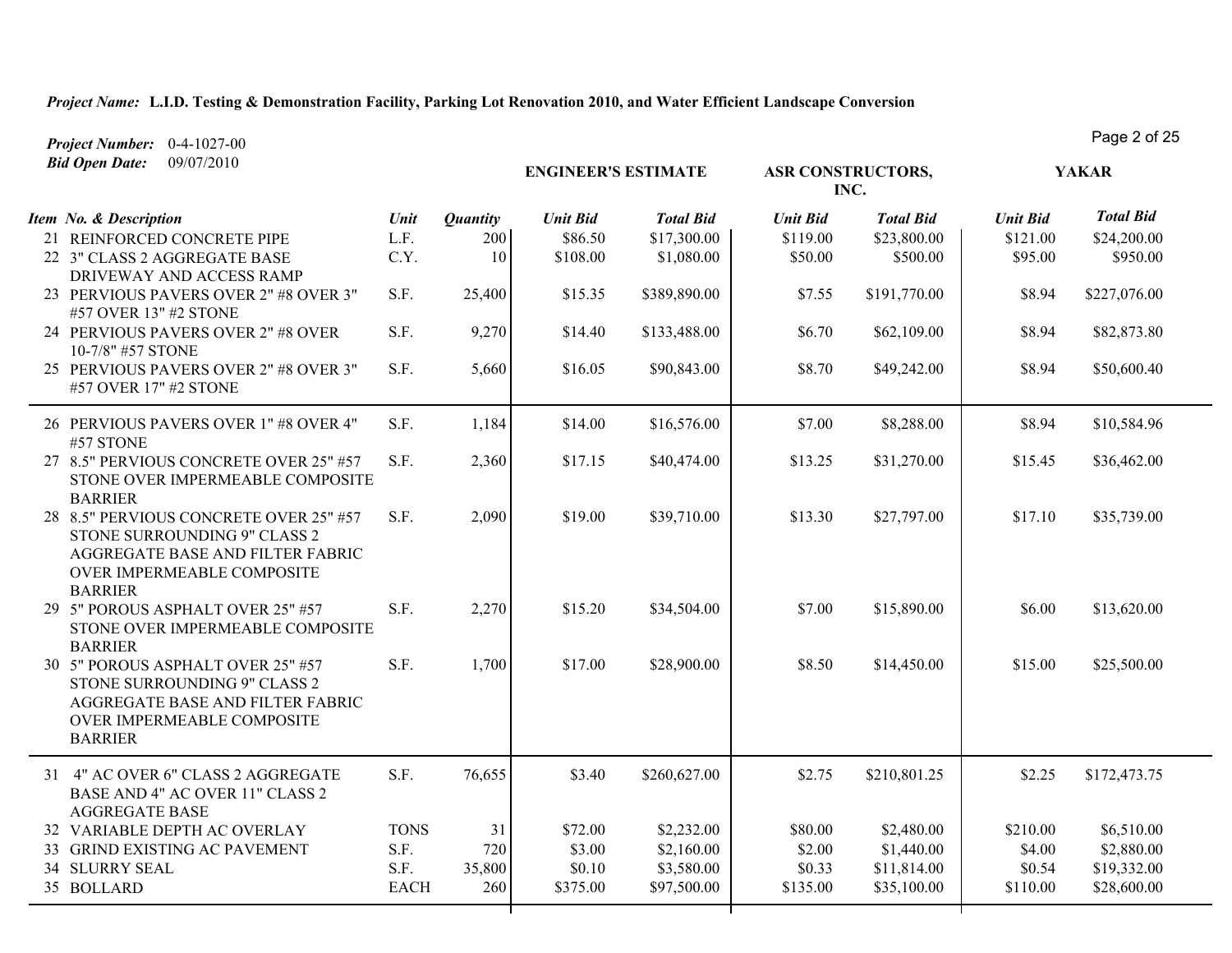*Project Number:* 0-4-1027-00

 $\overline{\phantom{a}}$ 

| <b>Bid Open Date:</b><br>09/07/2010                                                                                                                                                                                                                                         |                                                                  |                                                    | <b>ENGINEER'S ESTIMATE</b>                                              |                                                                                           | <b>ASR CONSTRUCTORS,</b><br>INC.                                       |                                                                                           |                                                                        | <b>YAKAR</b>                                                                            |
|-----------------------------------------------------------------------------------------------------------------------------------------------------------------------------------------------------------------------------------------------------------------------------|------------------------------------------------------------------|----------------------------------------------------|-------------------------------------------------------------------------|-------------------------------------------------------------------------------------------|------------------------------------------------------------------------|-------------------------------------------------------------------------------------------|------------------------------------------------------------------------|-----------------------------------------------------------------------------------------|
| Item No. & Description<br>36 4" PVC PIPE<br>37 6" PVC PIPE<br>38 8" PVC PIPE<br>39 12" PVC PIPE<br>40 18" PVC PIPE                                                                                                                                                          | Unit<br>L.F.<br>L.F.<br>L.F.<br>L.F.<br>L.F.                     | <b>Quantity</b><br>78<br>2,126<br>369<br>314<br>33 | <b>Unit Bid</b><br>\$18.00<br>\$20.00<br>\$30.00<br>\$60.00<br>\$113.00 | <b>Total Bid</b><br>\$1,404.00<br>\$42,520.00<br>\$11,070.00<br>\$18,840.00<br>\$3,729.00 | <b>Unit Bid</b><br>\$32.00<br>\$35.00<br>\$36.50<br>\$42.00<br>\$49.00 | <b>Total Bid</b><br>\$2,496.00<br>\$74,410.00<br>\$13,468.50<br>\$13,188.00<br>\$1,617.00 | <b>Unit Bid</b><br>\$15.00<br>\$10.00<br>\$15.00<br>\$25.00<br>\$50.00 | <b>Total Bid</b><br>\$1,170.00<br>\$21,260.00<br>\$5,535.00<br>\$7,850.00<br>\$1,650.00 |
| 41 10" WIDE SLOTTED DRAIN<br>42 PRECAST CONCRETE FLOW DETECTION<br><b>CATCH BASIN</b><br>43 9"X9" PLASTIC CATCH BASIN<br>44 18"X18" PRECAST CONCRETE CATCH<br><b>BASIN</b><br>45 24"X24" PRECAST CONCRETE CATCH<br><b>BASIN</b>                                             | L.F.<br><b>EACH</b><br><b>EACH</b><br><b>EACH</b><br><b>EACH</b> | 177<br>$\overline{3}$<br>7<br>$\overline{2}$       | \$75.00<br>\$600.00<br>\$500.00<br>\$800.00<br>\$1,000.00               | \$13,275.00<br>\$1,800.00<br>\$3,500.00<br>\$1,600.00<br>\$1,000.00                       | \$35.00<br>\$2,400.00<br>\$126.00<br>\$2,600.00<br>\$3,500.00          | \$6,195.00<br>\$7,200.00<br>\$882.00<br>\$5,200.00<br>\$3,500.00                          | \$40.00<br>\$2,150.00<br>\$650.00<br>\$1,250.00<br>\$1,250.00          | \$7,080.00<br>\$6,450.00<br>\$4,550.00<br>\$2,500.00<br>\$1,250.00                      |
| 46 36"X36" PRECAST CONCRETE CATCH<br><b>BASIN</b><br>47 GALVANIZED STEEL CATCH BASIN LID<br>48 PVC PIPE STORMWATER CLEANOUT<br>49 PRECAST CONCRETE HEADWALL FOR 8"<br><b>PIPE</b><br>50 3" ELECTRICAL CONDUIT FROM<br>PREFABRICATED BUILDING TO<br>SAMPLING BASIN STRUCTURE | <b>EACH</b><br><b>EACH</b><br><b>EACH</b><br><b>EACH</b><br>L.F. | 5<br>23<br>530                                     | \$1,200.00<br>\$500.00<br>\$750.00<br>\$500.00<br>\$10.00               | \$6,000.00<br>\$500.00<br>\$17,250.00<br>\$500.00<br>\$5,300.00                           | \$4,900.00<br>\$650.00<br>\$190.00<br>\$2,000.00<br>\$15.00            | \$24,500.00<br>\$650.00<br>\$4,370.00<br>\$2,000.00<br>\$7,950.00                         | \$1,250.00<br>\$950.00<br>\$450.00<br>\$1,000.00<br>\$8.00             | \$6,250.00<br>\$950.00<br>\$10,350.00<br>\$1,000.00<br>\$4,240.00                       |
| 51 NEW WHEEL STOPS<br>52 SIGNS INCLUDING POST AND FOOTING<br>53 PREFABRICATED 12'X22' BUILDING AND<br>2" ELECTRICAL CONDUIT FROM PULL<br>BOX TO PREFABRICATED BUILDING<br>54 3.5' HIGH METAL RAILING<br>55 CONNECTION TO EXISTING BUILDING<br>ROOF DOWNDRAINS               | <b>EACH</b><br><b>EACH</b><br>L.S.<br>L.F.<br><b>EACH</b>        | 95<br>$\overline{2}$<br>55<br>$\overline{3}$       | \$50.00<br>\$500.00<br>\$10,000.00<br>\$25.00<br>\$1,000.00             | \$4,750.00<br>\$1,000.00<br>\$10,000.00<br>\$1,375.00<br>\$3,000.00                       | \$35.00<br>\$200.00<br>\$10,600.00<br>\$80.00<br>\$600.00              | \$3,325.00<br>\$400.00<br>\$10,600.00<br>\$4,400.00<br>\$1,800.00                         | \$60.00<br>\$250.00<br>\$18,000.00<br>\$100.00<br>\$500.00             | \$5,700.00<br>\$500.00<br>\$18,000.00<br>\$5,500.00<br>\$1,500.00                       |
| 56 ENHANCED GRASS SWALE<br>57 ADJUST MANHOLE AND VAULT TO<br><b>GRADE</b>                                                                                                                                                                                                   | L.S.<br><b>EACH</b>                                              | 9                                                  | \$7,267.00<br>\$650.00                                                  | \$7,267.00<br>\$5,850.00                                                                  | \$7,000.00<br>\$825.00                                                 | \$7,000.00<br>\$7,425.00                                                                  | \$10,000.00<br>\$500.00                                                | \$10,000.00<br>\$4,500.00                                                               |

Page 3 of 25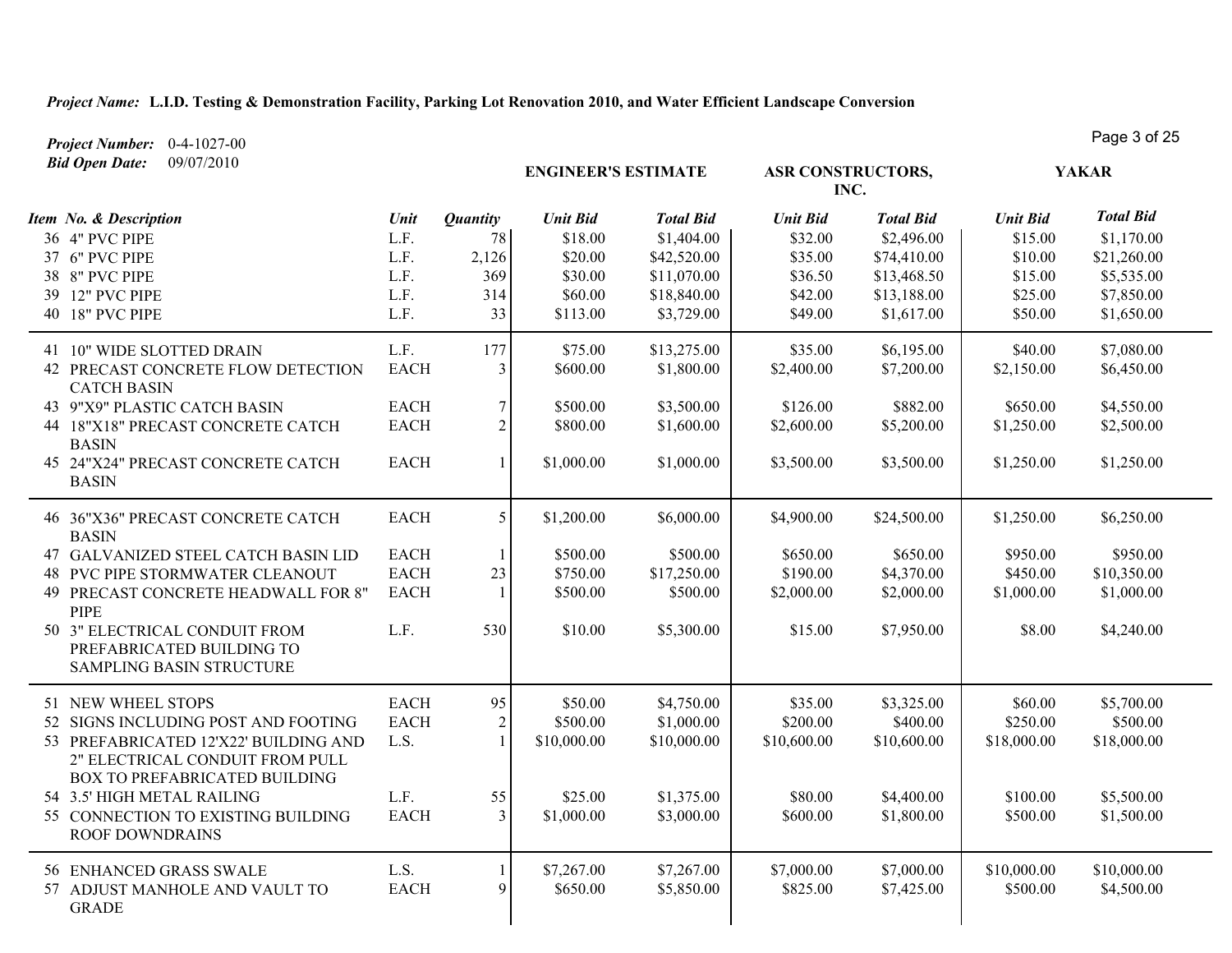*Project Number:* 0-4-1027-00

**ENGINEER'S ESTIMATE** *Unit Bid Total Bid* **ASR CONSTRUCTORS, YAKAR INC.** *Item No. & Description Unit Unit Bid Total Bid Unit Bid Total Bid Bid Open Date:* 09/07/2010 *<u>Unit Bid</u>*  58 ADJUST VALVE AND CLEANOUT TO GRADE EACH 13 \$450.00 \$5,850.00 \$125.00 \$1,625.00 \$150.00 \$1,950.00 59 COBBLE FILLED TRENCH L.F. 430 \$4,300.00 \$4,300.00 \$17.00 \$7,310.00 \$10.00 \$4,300.00 60 4'X4' #2 STONE INFILTRATION TRENCH IN LAKE SMITHHAMMER L.F. 220 \$36.00 \$7,920.00 \$39.00 \$8,580.00 \$45.00 \$9,900.00 61 #57 STONE IN LANDSCAPE FILTER BASIN AND FLOW THROUGH PLANTERS C.Y.  $31 \mid 560.00 \mid 51,860.00 \mid 574.00 \mid 52,294.00 \mid 565.00 \mid 52,015.00$ 62 MIRAFI FW402 FILTER FABRIC S.F. 7,570 \$0.55 \$4,163.50 \$0.40 \$3,028.00 \$1.00 \$7,570.00 63 MIRAFI NT100 IMPERMEABLE BARRIER S.F. 13.330 \$0.60 \$7.998.00 \$0.85 \$11.330.50 \$1.00 \$13.330.00 64 #2 STONE ENERGY DISSIPATERS C.Y. 1 \$60.00 \$60.00 \$60.00 \$100.00 \$100.00 \$300.00 \$300.00 65 DUST ABATEMENT L.S. 1 \$10,000.00 \$10,000.00 \$12,000.00 \$12,000.00 \$8,000.00 \$8,000.00 66 STORMWATER AND NON-STORMWATER POLLUTION CONTROL L.S. 1 \$5,000.00 \$5,000.00 \$3,000.00 \$3,000.00 \$5,500.00 \$5,500.00 67 NON-STORMWATER DISCHARGE OR DEWATERING L.S. 1 \$2,000.00 \$2,000.00 \$3,000.00 \$3,000.00 \$4,500.00 \$4,500.00 68 REMOVAL AND REPLACEMENT OF EXISTING UTILITIES AT NEW LANDSCAPE FILTER BASIN L.F. 360 \$38.00 \$13,680.00 \$9.75 \$3,510.00 \$25.00 \$9,000.00 69 REMOVAL AND RELOCATION OF EXISTING IRRIGATION DOUBLE CHECK VALVE AND REMOVAL AND REPLACEMENT OF EXISTING 4-INCH WATERLINE L.S. 1 \$10,000.00 \$10,000.00 \$4,630.00 \$4,630.00 \$10,000.00 \$10,000.00 70 FILTRATION SOIL MIXTURE C.Y. 90 \$75.00 \$6,750.00 \$60.00 \$5,400.00 \$65.00 \$5,850.00 71 IRRIGATION SYSTEM L.S. 1 \$259,900.00 \$259,900.00 \$168,000.00 \$168,000.00 \$275,000.00 \$275,000.00 72 SOIL TESTING AND SOIL PREPARATION S.F. 182,100 \$0.28 \$50,988.00 \$0.14 \$25,494.00 \$0.24 \$43,704.00 73 MOW CURBING L.F. 2,875 \$11.00 \$31,625.00 \$3.50 \$10,062.50 \$9.00 \$25,875.00 74 WOOD CHIPS S.F. 145,600 \$0.36 \$52,416.00 \$0.20 \$29,120.00 \$0.31 \$45,136.00 75 DECOMPOSED GRANITE S.F. 2.080 \$3.50 \$7.280.00 \$1.00 \$2.080.00 \$2.95 \$6.136.00 76 CRUSHED ROCK 55,250.00 S.F. 2,100 \$3.25 \$6,825.00 \$1.00 \$2,100.00 \$2.50 \$5,250.00 77 DRIVABLE GRASS SALE S.F. 785 \$17.25 \$13,541.25 \$3.85 \$3,022.25 \$12.00 \$9,420.00 78 SYNTHETIC TURF S.F. 315 \$15.00 \$4,725.00 \$4,725.00 \$4.75 \$1,496.25 \$18.00 \$5,670.00 79 SOD S.F. 36,500 \$0.85 \$31,025.00 \$0.45 \$16,425.00 \$1.25 \$45,625.00

Page 4 of 25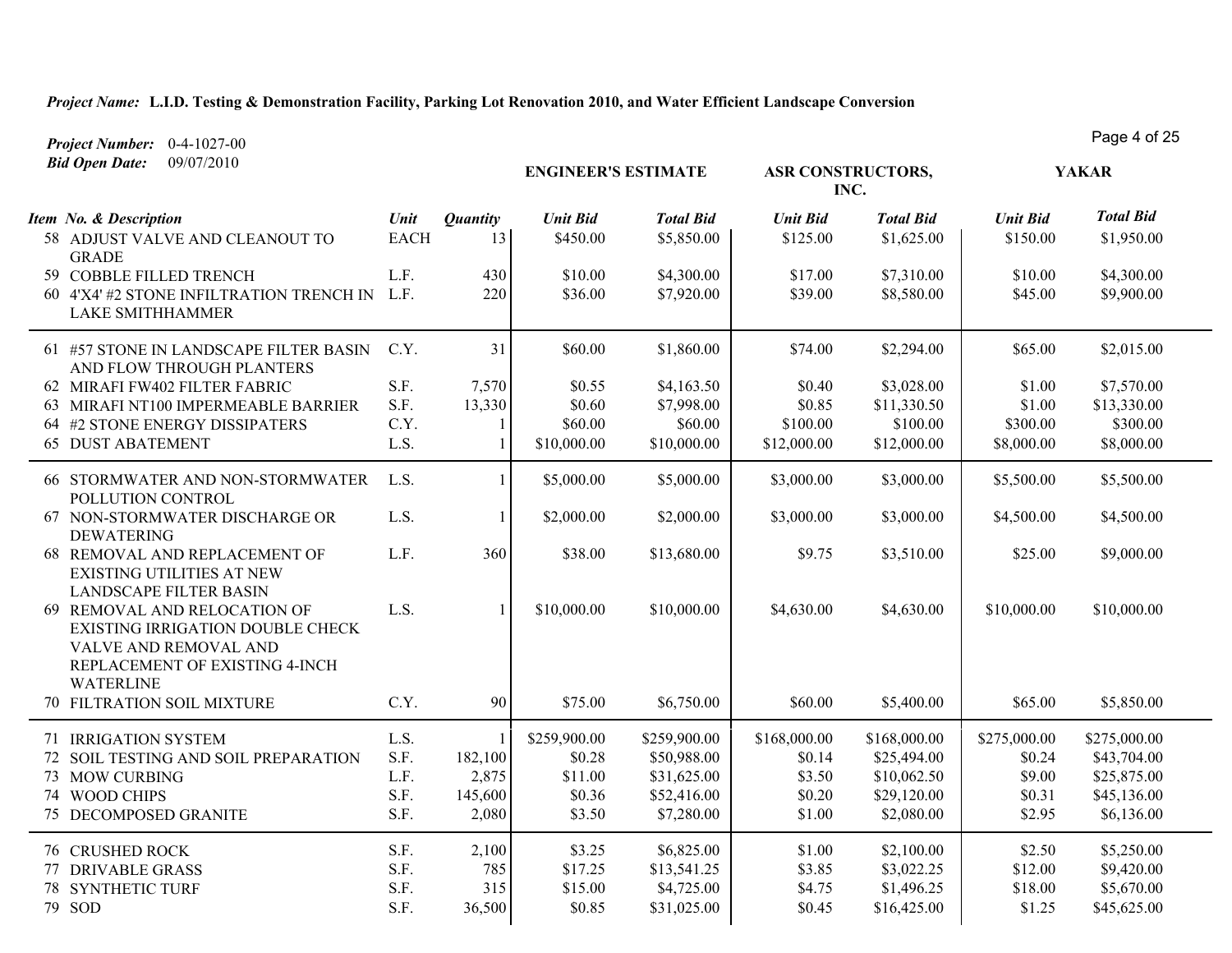*Project Number:* 0-4-1027-00

| <b>Bid Open Date:</b><br>09/07/2010                                                                                                                                                   |                                                                         |                                          | <b>ENGINEER'S ESTIMATE</b>                                     |                                                                      |                                                                | <b>ASR CONSTRUCTORS,</b><br>INC.                                      |                                                                | <b>YAKAR</b>                                                           |
|---------------------------------------------------------------------------------------------------------------------------------------------------------------------------------------|-------------------------------------------------------------------------|------------------------------------------|----------------------------------------------------------------|----------------------------------------------------------------------|----------------------------------------------------------------|-----------------------------------------------------------------------|----------------------------------------------------------------|------------------------------------------------------------------------|
| Item No. & Description<br>80 FLATS                                                                                                                                                    | Unit<br><b>EACH</b>                                                     | <b>Quantity</b><br>675                   | <b>Unit Bid</b><br>\$27.00                                     | <b>Total Bid</b><br>\$18,225.00                                      | <b>Unit Bid</b><br>\$33.00                                     | <b>Total Bid</b><br>\$22,275.00                                       | <b>Unit Bid</b><br>\$12.00                                     | <b>Total Bid</b><br>\$8,100.00                                         |
| 81 1-GALLON<br>82 2-GALLON<br>83 5-GALLON<br>84 15-GALLON<br>85 15-GALLON CITRUS                                                                                                      | <b>EACH</b><br><b>EACH</b><br><b>EACH</b><br><b>EACH</b><br><b>EACH</b> | 2,800<br>98<br>1,575<br>18<br>62         | \$6.25<br>\$11.00<br>\$15.75<br>\$150.00<br>\$88.00            | \$17,500.00<br>\$1,078.00<br>\$24,806.25<br>\$2,700.00<br>\$5,456.00 | \$5.20<br>\$14.60<br>\$11.35<br>\$75.00<br>\$106.50            | \$14,560.00<br>\$1,430.80<br>\$17,876.25<br>\$1,350.00<br>\$6,603.00  | \$5.00<br>\$10.00<br>\$13.00<br>\$85.00<br>\$80.00             | \$14,000.00<br>\$980.00<br>\$20,475.00<br>\$1,530.00<br>\$4,960.00     |
| 86 24" BOX<br>87 36" BOX<br>88 48" BOX<br>89 6' BROWN TRUNK PALM<br>90 TREE GRATE                                                                                                     | <b>EACH</b><br><b>EACH</b><br><b>EACH</b><br><b>EACH</b><br><b>EACH</b> | 138<br>7<br>2<br>$\overline{2}$          | \$235.00<br>\$610.00<br>\$1,375.00<br>\$690.00<br>\$1,600.00   | \$32,430.00<br>\$4,270.00<br>\$1,375.00<br>\$1,380.00<br>\$3,200.00  | \$174.00<br>\$610.00<br>\$1,050.00<br>\$900.00<br>\$1,000.00   | \$24,012.00<br>\$4,270.00<br>\$1,050.00<br>\$1,800.00<br>\$2,000.00   | \$195.00<br>\$350.00<br>\$800.00<br>\$750.00<br>\$1,238.00     | \$26,910.00<br>\$2,450.00<br>\$800.00<br>\$1,500.00<br>\$2,476.00      |
| 91 PICNIC TABLE<br>92 WASTE CONTAINER<br>93 FOUNTAIN<br>94 FLAG POLE<br>95 CONCRETE POT #13                                                                                           | <b>EACH</b><br><b>EACH</b><br><b>EACH</b><br><b>EACH</b><br><b>EACH</b> | 5<br>9<br>$\mathfrak{D}$                 | \$1,500.00<br>\$615.00<br>\$2,100.00<br>\$6,950.00<br>\$875.00 | \$7,500.00<br>\$5,535.00<br>\$2,100.00<br>\$13,900.00<br>\$3,500.00  | \$1,250.00<br>\$650.00<br>\$3,000.00<br>\$3,850.00<br>\$900.00 | \$6,250.00<br>\$5,850.00<br>\$3,000.00<br>\$7,700.00<br>\$3,600.00    | \$1,457.00<br>\$835.00<br>\$1,450.00<br>\$4,500.00<br>\$925.00 | \$7,285.00<br>\$7,515.00<br>\$1,450.00<br>\$9,000.00<br>\$3,700.00     |
| 96 CONCRETE POT #13A<br>97 CONCRETE POT #13B<br>98 CONCRETE BENCH #10<br>99 CONCRETE BENCH #15<br>100 LANDSCAPE MAINTENANCE                                                           | <b>EACH</b><br><b>EACH</b><br><b>EACH</b><br><b>EACH</b><br>L.S.        | 8<br>4<br>8<br>6                         | \$1,100.00<br>\$775.00<br>\$2,450.00<br>\$650.00<br>\$7,200.00 | \$8,800.00<br>\$3,100.00<br>\$19,600.00<br>\$3,900.00<br>\$7,200.00  | \$900.00<br>\$600.00<br>\$600.00<br>\$600.00<br>\$6,000.00     | \$7,200.00<br>\$2,400.00<br>\$4,800.00<br>\$3,600.00<br>\$6,000.00    | \$1,065.00<br>\$475.00<br>\$675.00<br>\$675.00<br>\$3,000.00   | \$8,520.00<br>\$1,900.00<br>\$5,400.00<br>\$4,050.00<br>\$3,000.00     |
| 101 ELECTRICAL LIGHTING FIXTURE A<br>102 ELECTRICAL LIGHTING FIXTURE B<br>103 ELECTRICAL LIGHTING FIXTURE C<br>104 ELECTRICAL LIGHTING FIXTURE D<br>105 ELECTRICAL LIGHTING FIXTURE E | <b>EACH</b><br><b>EACH</b><br><b>EACH</b><br><b>EACH</b><br><b>EACH</b> | 24<br>$\overline{2}$<br>5<br>$\mathbf Q$ | \$810.00<br>\$1,100.00<br>\$1,650.00<br>\$2,850.00<br>\$550.00 | \$19,440.00<br>\$2,200.00<br>\$8,250.00<br>\$25,650.00<br>\$2,200.00 | \$940.00<br>\$980.00<br>\$2,040.00<br>\$2,000.00<br>\$700.00   | \$22,560.00<br>\$1,960.00<br>\$10,200.00<br>\$18,000.00<br>\$2,800.00 | \$935.00<br>\$5,000.00<br>\$5,000.00<br>\$2,870.00<br>\$750.00 | \$22,440.00<br>\$10,000.00<br>\$25,000.00<br>\$25,830.00<br>\$3,000.00 |
| 106 ELECTRICAL CONDUIT AND WIRE                                                                                                                                                       | L.F.                                                                    | 4,450                                    | \$4.55                                                         | \$20,247.50<br>\$3,013,402.50                                        | \$9.80                                                         | \$43,610.00<br>\$2,439,489.30                                         | \$7.00                                                         | \$31,150.00<br>\$2,573,018.91                                          |

Page 5 of 25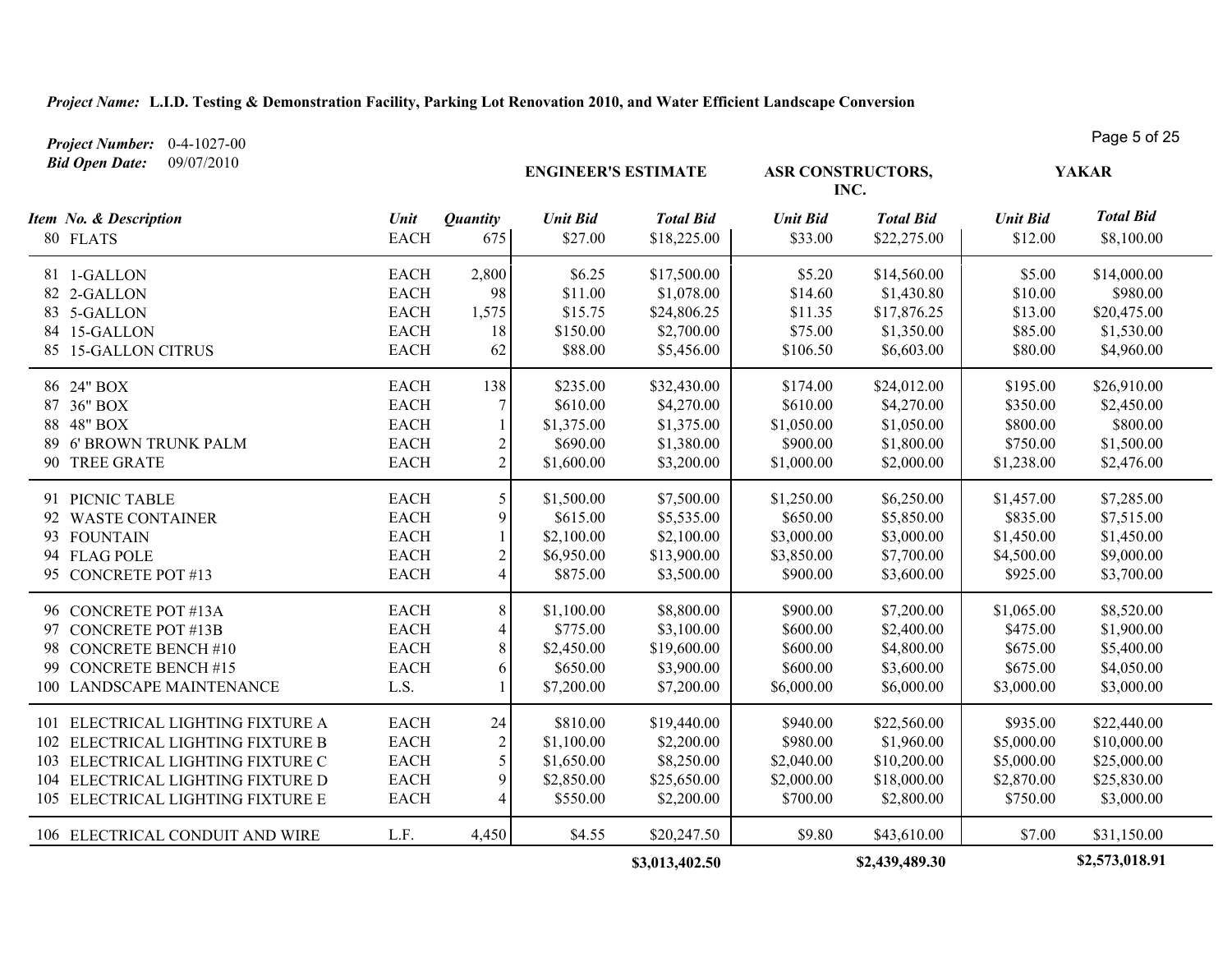*Project Number:* 0-4-1027-00 *Bid Open Date:* 09/07/2010

**DELMAC CONSTRUCTION & DEVELOPMENT, INC.** *Unit Bid Total Bid* **ENVIRONMENTAL CONSTRUCTION, INC. BRAUGHTON CONSTRUCTION, INC.** *Item No. & Description Unit Unit Bid Total Bid Unit Bid Total Bid Quantity* 1 MOBILIZATION L.S. 1 \$133,000.00 \$133,000.00 \$183,171.00 \$183,171.00 \$34,000.00 \$34,000.00 2 WATER CONTROL 2 L.S. 1 \$15,000.00 \$15,000.00 \$323.00 \$323.00 \$2,000.00 \$2,000.00 3 TRAFFIC CONTROL L.S. 1 \$40,000.00 \$40,000.00 \$753.00 \$753.00 \$7,000.00 \$7,000.00 4 CLEARING AND MISCELLANEOUS WORK L.S. 1 \$20,000.00 \$20,000.00 \$16,146.00 \$16,146.00 \$315,878.00 \$315,878.00 5 EXTRA DIRECTED WORK L.S. 1 \$150,000.00 \$150,000.00 \$150,000.00 \$150,000.00 \$150,000.00 \$150,000.00 6 EXCAVATION C.Y. 7,230 \$8.00 \$57,840.00 \$34.45 \$249,073.50 \$18.16 \$131,296.80 7 TRENCH SAFETY SYSTEM L.S. 1 \$10,000.00 \$10,000.00 \$538.00 \$538.00 \$500.00 \$500.00 8 CLASS "A" CONCRETE, 3'X3' CLEANOUT STRUCTURE AND SAMPLING VAULT EACH 9 \$2,000.00 \$18,000.00 \$1,534.00 \$13,806.00 \$1,750.00 \$15,750.00 9 CLASS "A" CONCRETE, TRANSITION STRUCTURE NO. 3 EACH 3 \$2,500.00 \$7,500.00 \$500.00 \$1,500.00 \$2,560.00 \$7,680.00 10 CLASS "A" CONCRETE, UNDER SIDEWALK DRAIN EACH 3 \$600.00 \$1,800.00 \$2,583.00 \$7,749.00 \$720.00 \$2,160.00 11 CLASS "A" CONCRETE, FOOTING AND CMU RAISED PLANTERS AND ENTRY SIGN WALLS L.F. 158 \$130.00 \$20,540.00 \$81.81 \$12,925.98 \$98.00 \$15,484.00 12 CLASS "A" CONCRETE, CMU FLOW THROUGH PLANTER WALLS L.F. 183 \$90.00 \$16,470.00 \$81.81 \$14,971.23 \$117.50 \$21,502.50 13 CLASS "A" CONCRETE, LANDSCAPE FILTER BASIN RETAINING WALL C.Y. 48 \$350.00 \$16,800.00 \$112.13 \$5,382.24 \$805.00 \$38,640.00 14 CLASS "A" CONCRETE, SAMPLING BASIN **STRUCTURE** EACH 1 \$40,000.00 \$40,000.00 \$1,184.00 \$1,184.00 \$15,601.00 \$15,601.00 15 CLASS "B" CONCRETE, CURB AND GUTTER (CD1, CD2, CD3, CD9) L.F. 984 \$22.00 \$21,648.00 \$20.66 \$20,329.44 \$28.50 \$28,044.00 16 CLASS "B" CONCRETE, STANDARD CURB (CD4, CD5, CD6, CD7, CD8, CD24, CD26) L.F. 3,500 \$17.00 \$59,500.00 \$16.61 \$58,135.00 \$21.00 \$73,500.00 17 CLASS "B" CONCRETE, DEEPENED CURB (CD10, CD11, CD12, CD30, CD31) L.F. 5,250 \$50.00 \$262,500.00 \$48.77 \$256,042.50 \$28.60 \$150,150.00 18 CLASS "B" CONCRETE, MISCELLANEOUS C.Y. 57 \$1,065.00 \$60,705.00 \$1,042.18 \$59,404.26 \$300.00 \$17,100.00 19 CLASS "B" CONCRETE, PLANTER AND BUILDING SLABS C.Y. 24  $\begin{array}{|l} 250.00 \ 3250.00 \ 66,000.00 \end{array}$  \$112.13 \$2,691.12 \$486.00 \$11,664.00 20 INSTALL DECORATIVE CONCRETE FLATWORK L.S. 1 \$45,000.00 \$45,000.00 \$3,767.00 \$3,767.00 \$1,500.00 \$1,500.00

Page 6 of 25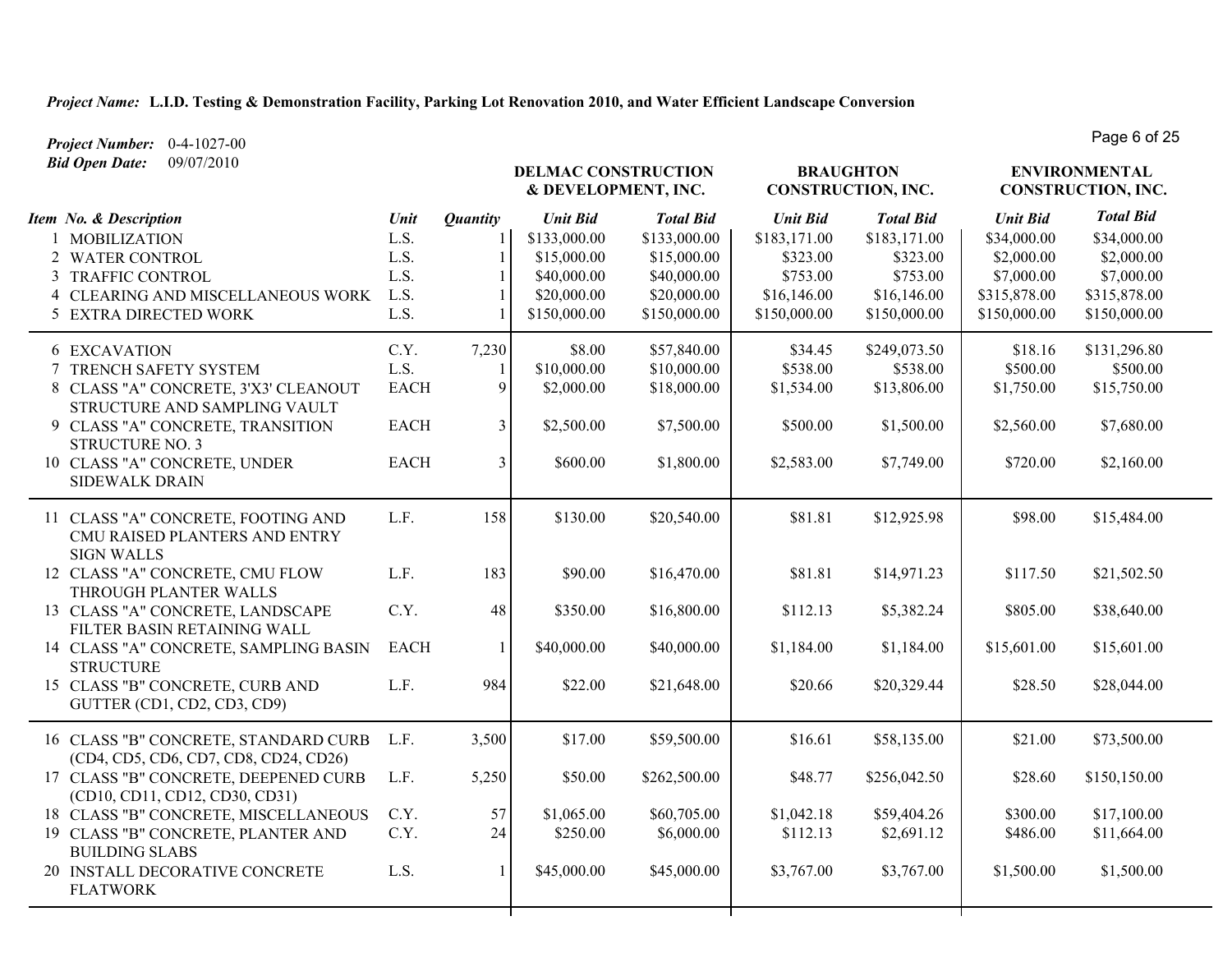*Project Number:* 0-4-1027-00

| <b>Bid Open Date:</b><br>09/07/2010                                                                                                                        |             |                 |                 | <b>DELMAC CONSTRUCTION</b><br>& DEVELOPMENT, INC. |                 | <b>BRAUGHTON</b><br>CONSTRUCTION, INC. |                 | <b>ENVIRONMENTAL</b><br>CONSTRUCTION, INC. |  |
|------------------------------------------------------------------------------------------------------------------------------------------------------------|-------------|-----------------|-----------------|---------------------------------------------------|-----------------|----------------------------------------|-----------------|--------------------------------------------|--|
| Item No. & Description                                                                                                                                     | Unit        | <b>Quantity</b> | <b>Unit Bid</b> | <b>Total Bid</b>                                  | <b>Unit Bid</b> | <b>Total Bid</b>                       | <b>Unit Bid</b> | <b>Total Bid</b>                           |  |
| 21 REINFORCED CONCRETE PIPE                                                                                                                                | L.F.        | 200             | \$82.00         | \$16,400.00                                       | \$43.06         | \$8,612.00                             | \$45.00         | \$9,000.00                                 |  |
| 22 3" CLASS 2 AGGREGATE BASE<br>DRIVEWAY AND ACCESS RAMP                                                                                                   | C.Y.        | 10              | \$30.00         | \$300.00                                          | \$107.64        | \$1,076.40                             | \$40.50         | \$405.00                                   |  |
| 23 PERVIOUS PAVERS OVER 2" #8 OVER 3"<br>#57 OVER 13" #2 STONE                                                                                             | S.F.        | 25,400          | \$7.00          | \$177,800.00                                      | \$7.69          | \$195,326.00                           | \$9.00          | \$228,600.00                               |  |
| 24 PERVIOUS PAVERS OVER 2" #8 OVER<br>10-7/8" #57 STONE                                                                                                    | S.F.        | 9,270           | \$7.00          | \$64,890.00                                       | \$6.72          | \$62,294.40                            | \$8.10          | \$75,087.00                                |  |
| 25 PERVIOUS PAVERS OVER 2" #8 OVER 3"<br>#57 OVER 17" #2 STONE                                                                                             | S.F.        | 5,660           | \$7.00          | \$39,620.00                                       | \$8.71          | \$49,298.60                            | \$6.44          | \$36,450.40                                |  |
| 26 PERVIOUS PAVERS OVER 1" #8 OVER 4"<br>#57 STONE                                                                                                         | S.F.        | 1,184           | \$7.00          | \$8,288.00                                        | \$6.34          | \$7,506.56                             | \$6.70          | \$7,932.80                                 |  |
| 27 8.5" PERVIOUS CONCRETE OVER 25" #57<br>STONE OVER IMPERMEABLE COMPOSITE<br><b>BARRIER</b>                                                               | S.F.        | 2,360           | \$20.00         | \$47,200.00                                       | \$19.27         | \$45,477.20                            | \$14.00         | \$33,040.00                                |  |
| 28 8.5" PERVIOUS CONCRETE OVER 25" #57<br>STONE SURROUNDING 9" CLASS 2<br>AGGREGATE BASE AND FILTER FABRIC<br>OVER IMPERMEABLE COMPOSITE<br><b>BARRIER</b> | S.F.        | 2,090           | \$54.00         | \$112,860.00                                      | \$57.44         | \$120,049.60                           | \$15.75         | \$32,917.50                                |  |
| 29 5" POROUS ASPHALT OVER 25" #57<br>STONE OVER IMPERMEABLE COMPOSITE<br><b>BARRIER</b>                                                                    | S.F.        | 2,270           | \$5.00          | \$11,350.00                                       | \$5.77          | \$13,097.90                            | \$18.65         | \$42,335.50                                |  |
| 30 5" POROUS ASPHALT OVER 25" #57<br>STONE SURROUNDING 9" CLASS 2<br>AGGREGATE BASE AND FILTER FABRIC<br>OVER IMPERMEABLE COMPOSITE<br><b>BARRIER</b>      | S.F.        | 1,700           | \$10.00         | \$17,000.00                                       | \$10.29         | \$17,493.00                            | \$53.70         | \$91,290.00                                |  |
| 31 4" AC OVER 6" CLASS 2 AGGREGATE<br>BASE AND 4" AC OVER 11" CLASS 2<br><b>AGGREGATE BASE</b>                                                             | S.F.        | 76,655          | \$2.00          | \$153,310.00                                      | \$2.55          | \$195,470.25                           | \$2.70          | \$206,968.50                               |  |
| 32 VARIABLE DEPTH AC OVERLAY                                                                                                                               | <b>TONS</b> | 31              | \$90.00         | \$2,790.00                                        | \$121.25        | \$3,758.75                             | \$122.76        | \$3,805.56                                 |  |
| 33 GRIND EXISTING AC PAVEMENT                                                                                                                              | S.F.        | 720             | \$3.75          | \$2,700.00                                        | \$5.22          | \$3,758.40                             | \$3.85          | \$2,772.00                                 |  |
| <b>34 SLURRY SEAL</b>                                                                                                                                      | S.F.        | 35,800          | \$0.25          | \$8,950.00                                        | \$0.50          | \$17,900.00                            | \$0.37          | \$13,389.20                                |  |
| 35 BOLLARD                                                                                                                                                 | <b>EACH</b> | 260             | \$225.00        | \$58,500.00                                       | \$161.46        | \$41,979.60                            | \$165.00        | \$42,900.00                                |  |

Page 7 of 25

т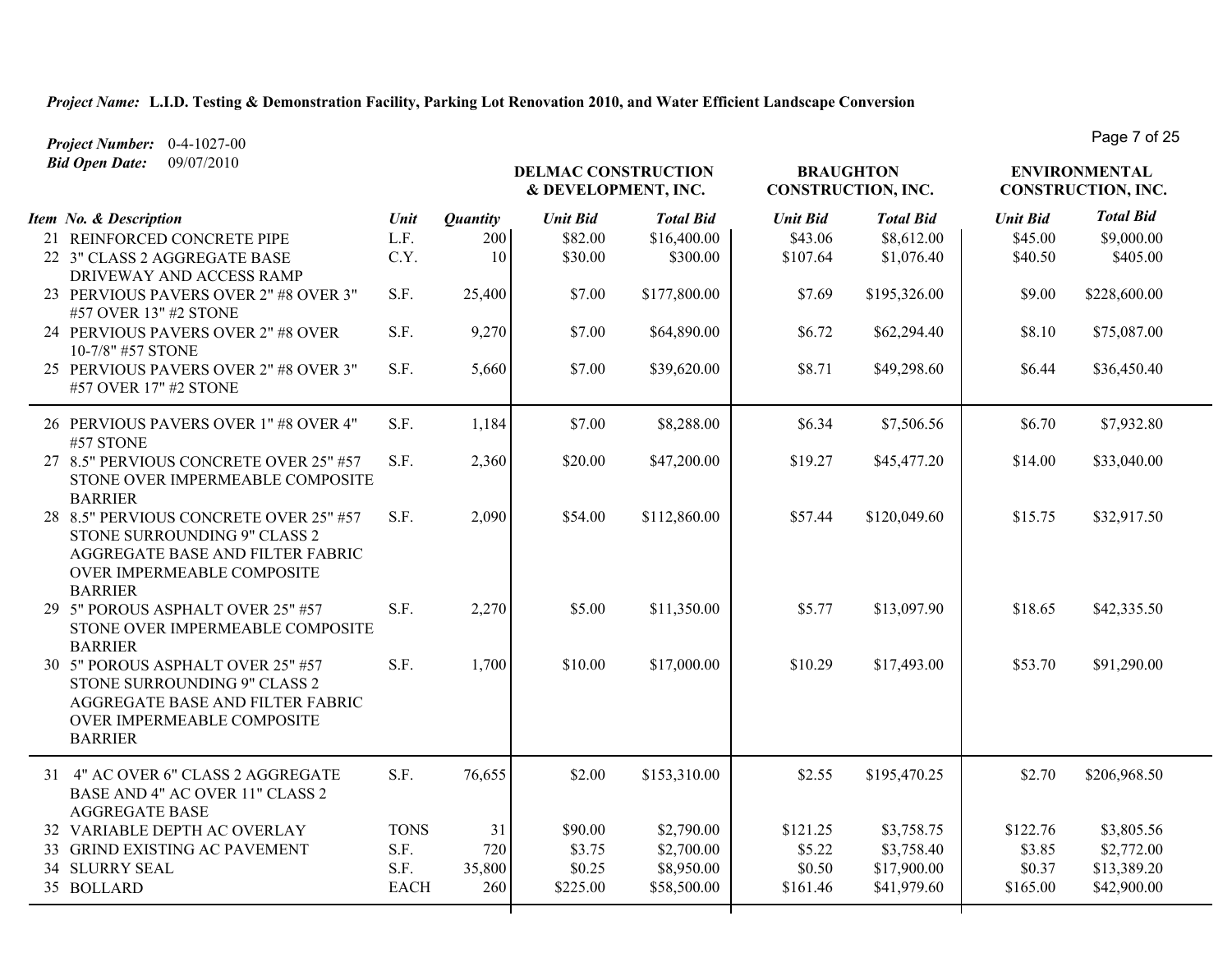*Project Number:* 0-4-1027-00 *Bid Open Date:* 09/07/2010

**DELMAC CONSTRUCTION & DEVELOPMENT, INC.** *Unit Bid Total Bid* **ENVIRONMENTAL CONSTRUCTION, INC. BRAUGHTON CONSTRUCTION, INC.** *Item No. & Description Unit Unit Bid Total Bid Unit Bid Total Bid Quantity* 36 4" PVC PIPE 2000 L.F. 78 \$10.00 \$780.00 \$2780.00 \$32.29 \$2,518.62 \$15.00 \$1,170.00 37 6" PVC PIPE L.F. 2,126 \$12.00 \$25,512.00 \$37.67 \$80,086.42 \$16.60 \$35,291.60 38 8" PVC PIPE 2001 L.F. 369 \$16.00 \$5,904.00 \$43.06 \$15,889.14 \$25.50 \$9,409.50 39 12" PVC PIPE L.F. 2314 \$25.00 \$7,850.00 \$48.44 \$15,210.16 \$36.50 \$11,461.00 40 18" PVC PIPE L.F. L.F. 33 \$60.00 \$1,980.00 \$53.82 \$1,776.06 \$50.00 \$1,650.00 41 10" WIDE SLOTTED DRAIN L.F. 177 \$30.00 \$5,310.00 \$188.37 \$33,341.49 \$300.00 \$53,100.00 42 PRECAST CONCRETE FLOW DETECTION CATCH BASIN EACH 3 \$1,500.00 \$4,500.00 \$5,382.10 \$16,146.30 \$4,500.00 \$13,500.00 43 9"X9" PLASTIC CATCH BASIN EACH 7 \$300.00 \$2,100.00 \$80.73 \$565.11 \$100.00 \$700.00 44 18"X18" PRECAST CONCRETE CATCH BASIN EACH 2 \$1,000.00 \$2,000.00 \$1,345.52 \$2,691.04 \$800.00 \$1,600.00 45 24"X24" PRECAST CONCRETE CATCH BASIN EACH 1 \$1,600.00 \$1,600.00 \$1,883.73 \$1,883.73 \$1,150.00 \$1,150.00 46 36"X36" PRECAST CONCRETE CATCH BASIN EACH 5 \$2,500.00 \$12,500.00 \$33,229.26 \$16,146.30 \$2,700.00 \$13,500.00 47 GALVANIZED STEEL CATCH BASIN LID EACH 1 \$400.00 \$400.00 \$2,045.20 \$2,045.20 \$1,500.00 \$1,500.00 48 PVC PIPE STORMWATER CLEANOUT EACH 23 \$300.00 \$6,900.00 \$646.00 \$14,858.00 \$250.00 \$5,750.00 49 PRECAST CONCRETE HEADWALL FOR 8" PIPE EACH 1 \$500.00 \$500.00 \$3,229.26 \$3,229.26 \$1,000.00 \$1,000.00 50 3" ELECTRICAL CONDUIT FROM PREFABRICATED BUILDING TO SAMPLING BASIN STRUCTURE L.F. 530 \$10.00 \$5,300.00 \$16.15 \$8,559.50 \$16.50 \$8,745.00 51 NEW WHEEL STOPS 6.647.15 **EACH** 95 **\$4,702.50** \$30.00 \$2,850.00 \$69.97 \$6,647.15 \$49.50 \$4,702.50 52 SIGNS INCLUDING POST AND FOOTING EACH 2 \$300.00 \$600.00 \$600.00 \$177.61 \$355.22 \$192.50 \$385.00 53 PREFABRICATED 12'X22' BUILDING AND 2" ELECTRICAL CONDUIT FROM PULL BOX TO PREFABRICATED BUILDING L.S. 1 \$50,000.00 \$50,000.00 \$2,153.00 \$2,153.00 \$20,477.00 \$20,477.00 54 3.5' HIGH METAL RAILING  $L.F.$  55 \$97.00 \$5,335.00 \$173.30 \$9,531.50 \$177.10 \$9,740.50 55 CONNECTION TO EXISTING BUILDING ROOF DOWNDRAINS EACH 3 \$300.00 \$900.00 \$358.81 \$1,076.43 \$100.00 \$300.00 56 ENHANCED GRASS SWALE L.S. 1 \$50,000.00 \$50,000.00 \$3,767.00 \$3,767.00 \$3,834.00 \$3,834.00 57 ADJUST MANHOLE AND VAULT TO GRADE EACH 9 \$400.00 \$3,600.00 \$484.39 \$4,359.51 \$250.00 \$2,250.00

Page 8 of 25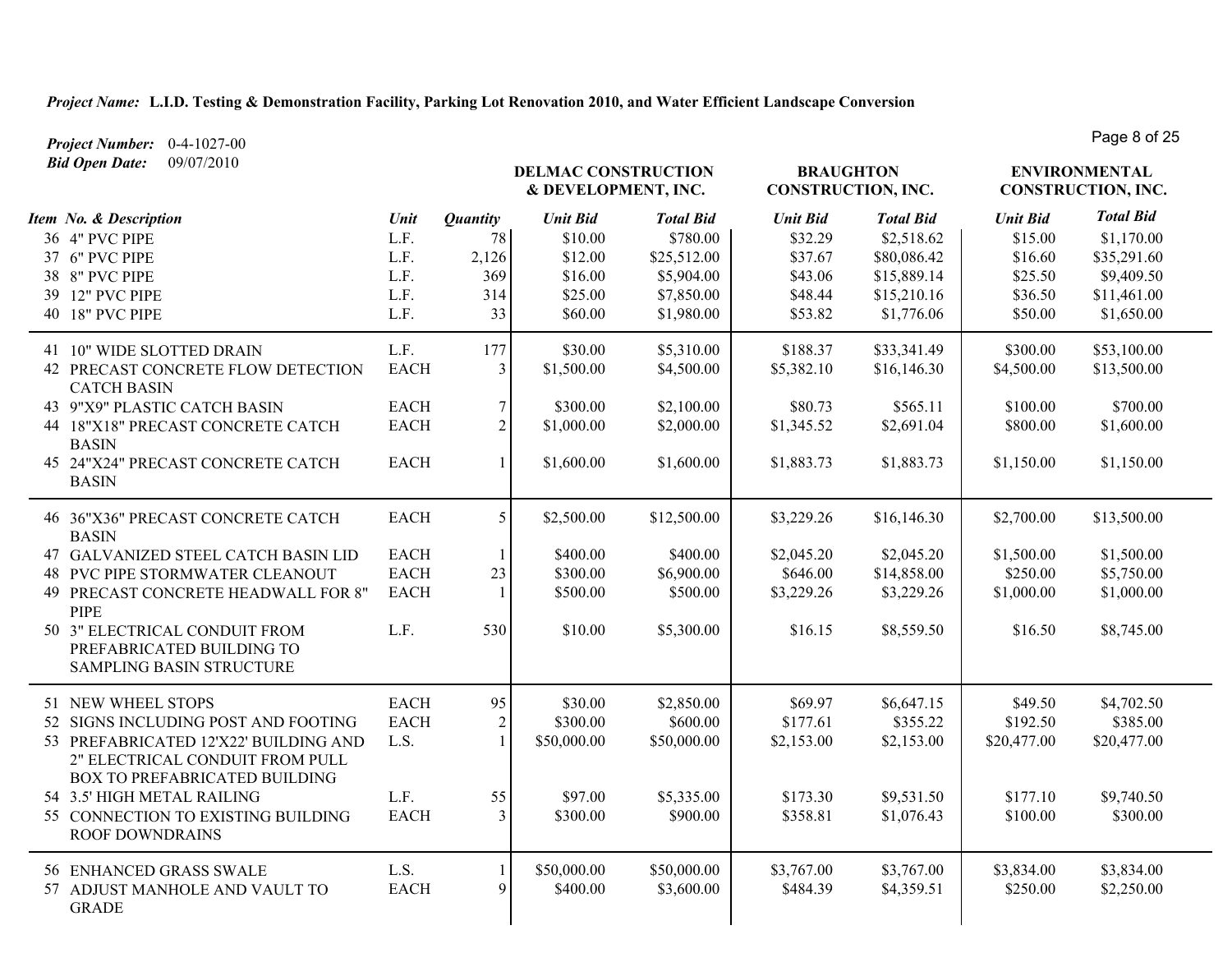**DELMAC CONSTRUCTION & DEVELOPMENT, INC.** *Unit Bid Total Bid* **ENVIRONMENTAL CONSTRUCTION, INC. BRAUGHTON CONSTRUCTION, INC.** *Item No. & Description Unit Unit Bid Total Bid Unit Bid Total Bid Project Number:* 0-4-1027-00 *Bid Open Date:* 09/07/2010 Page 9 of 25 *Quantity* 58 ADJUST VALVE AND CLEANOUT TO GRADE EACH 13 \$500.00 \$6,500.00 \$250.91 \$249.83 \$249.83 \$200.00 \$2,600.00 59 COBBLE FILLED TRENCH L.F. 430 \$6.00 \$2,580.00 \$9.69 \$4,166.70 \$8.00 \$3,440.00 60 4'X4' #2 STONE INFILTRATION TRENCH IN LAKE SMITHHAMMER L.F. 220 \$30.00 \$6,600.00 \$75.35 \$16,577.00 \$54.75 \$12,045.00 AND FLOW THROUGH PLANTERS C.Y.  $31 \mid 550.00 \mid 51,550.00 \mid 594.72 \mid 52,936.32 \mid 542.00 \mid 51,302.00$ 62 MIRAFI FW402 FILTER FABRIC S.F. 7,570 \$0.30 \$2,271.00 \$0.30 \$2,271.00 \$0.30 \$0.50 \$3,785.00 63 MIRAFI NT100 IMPERMEABLE BARRIER S.F. 13,330 \$1.50 \$19,995.00 \$0.71 \$9,464.30 \$1.30 \$17,329.00 64 #2 STONE ENERGY DISSIPATERS C.Y. 1 \$50.00 \$50.00 \$108.00 \$108.00 \$60.00 \$60.00 65 DUST ABATEMENT **L.S.** 1 \$20,000.00 \$20,000.00 \$8,692.00 \$8,692.00 \$4,000.00 \$4,000.00 POLLUTION CONTROL L.S. 1 \$5,000.00 \$5,000.00 \$9,715.00 \$9,715.00 \$2,000.00 \$2,000.00 DEWATERING L.S. 1 \$5,000.00 \$5,000.00 \$538.00 \$538.00 \$2,000.00 \$2,000.00 EXISTING UTILITIES AT NEW L.F. 360 \$25.00 \$9,000.00 \$37.67 \$13,561.20 \$12.00 \$4,320.00

| 61 #57 STONE IN LANDSCAPE FILTER BASIN<br>AND FLOW THROUGH PLANTERS                                                                                    | C.Y. | 31      | \$50.00      | \$1,550.00   | \$94.72      | \$2,936.32   | \$42.00      | \$1,302.00   |  |
|--------------------------------------------------------------------------------------------------------------------------------------------------------|------|---------|--------------|--------------|--------------|--------------|--------------|--------------|--|
| 62 MIRAFI FW402 FILTER FABRIC                                                                                                                          | S.F. | 7,570   | \$0.30       | \$2,271.00   | \$0.30       | \$2,271.00   | \$0.50       | \$3,785.00   |  |
| 63 MIRAFI NT100 IMPERMEABLE BARRIER                                                                                                                    | S.F. | 13,330  | \$1.50       | \$19,995.00  | \$0.71       | \$9,464.30   | \$1.30       | \$17,329.00  |  |
| 64 #2 STONE ENERGY DISSIPATERS                                                                                                                         | C.Y. |         | \$50.00      | \$50.00      | \$108.00     | \$108.00     | \$60.00      | \$60.00      |  |
| <b>65 DUST ABATEMENT</b>                                                                                                                               | L.S. |         | \$20,000.00  | \$20,000.00  | \$8,692.00   | \$8,692.00   | \$4,000.00   | \$4,000.00   |  |
| 66 STORMWATER AND NON-STORMWATER<br>POLLUTION CONTROL                                                                                                  | L.S. |         | \$5,000.00   | \$5,000.00   | \$9,715.00   | \$9,715.00   | \$2,000.00   | \$2,000.00   |  |
| 67 NON-STORMWATER DISCHARGE OR<br><b>DEWATERING</b>                                                                                                    | L.S. |         | \$5,000.00   | \$5,000.00   | \$538.00     | \$538.00     | \$2,000.00   | \$2,000.00   |  |
| 68 REMOVAL AND REPLACEMENT OF<br><b>EXISTING UTILITIES AT NEW</b><br><b>LANDSCAPE FILTER BASIN</b>                                                     | L.F. | 360     | \$25.00      | \$9,000.00   | \$37.67      | \$13,561.20  | \$12.00      | \$4,320.00   |  |
| 69 REMOVAL AND RELOCATION OF<br><b>EXISTING IRRIGATION DOUBLE CHECK</b><br>VALVE AND REMOVAL AND<br>REPLACEMENT OF EXISTING 4-INCH<br><b>WATERLINE</b> | L.S. |         | \$4,000.00   | \$4,000.00   | \$16,146.00  | \$16,146.00  | \$4,000.00   | \$4,000.00   |  |
| <b>70 FILTRATION SOIL MIXTURE</b>                                                                                                                      | C.Y. | 90      | \$20.00      | \$1,800.00   | \$61.36      | \$5,522.40   | \$60.00      | \$5,400.00   |  |
| 71 IRRIGATION SYSTEM                                                                                                                                   | L.S. |         | \$253,000.00 | \$253,000.00 | \$220,414.00 | \$220,414.00 | \$282,000.00 | \$282,000.00 |  |
| 72 SOIL TESTING AND SOIL PREPARATION                                                                                                                   | S.F. | 182,100 | \$0.14       | \$25,494.00  | \$0.27       | \$49,167.00  | \$0.22       | \$40,062.00  |  |
| 73 MOW CURBING                                                                                                                                         | L.F. | 2,875   | \$4.40       | \$12,650.00  | \$5.88       | \$16,905.00  | \$13.00      | \$37,375.00  |  |
| 74 WOOD CHIPS                                                                                                                                          | S.F. | 145,600 | \$0.43       | \$62,608.00  | \$0.35       | \$50,960.00  | \$0.40       | \$58,240.00  |  |
| <b>75 DECOMPOSED GRANITE</b>                                                                                                                           | S.F. | 2,080   | \$1.60       | \$3,328.00   | \$1.65       | \$3,432.00   | \$1.85       | \$3,848.00   |  |
| <b>76 CRUSHED ROCK</b>                                                                                                                                 | S.F. | 2,100   | \$2.37       | \$4,977.00   | \$2.32       | \$4,872.00   | \$0.50       | \$1,050.00   |  |
| 77 DRIVABLE GRASS                                                                                                                                      | S.F. | 785     | \$5.41       | \$4,246.85   | \$8.46       | \$6,641.10   | \$9.60       | \$7,536.00   |  |
| <b>78 SYNTHETIC TURF</b>                                                                                                                               | S.F. | 315     | \$13.20      | \$4,158.00   | \$30.24      | \$9,525.60   | \$16.00      | \$5,040.00   |  |
| 79 SOD                                                                                                                                                 | S.F. | 36,500  | \$0.53       | \$19,345.00  | \$0.54       | \$19,710.00  | \$0.65       | \$23,725.00  |  |
|                                                                                                                                                        |      |         |              |              |              |              |              |              |  |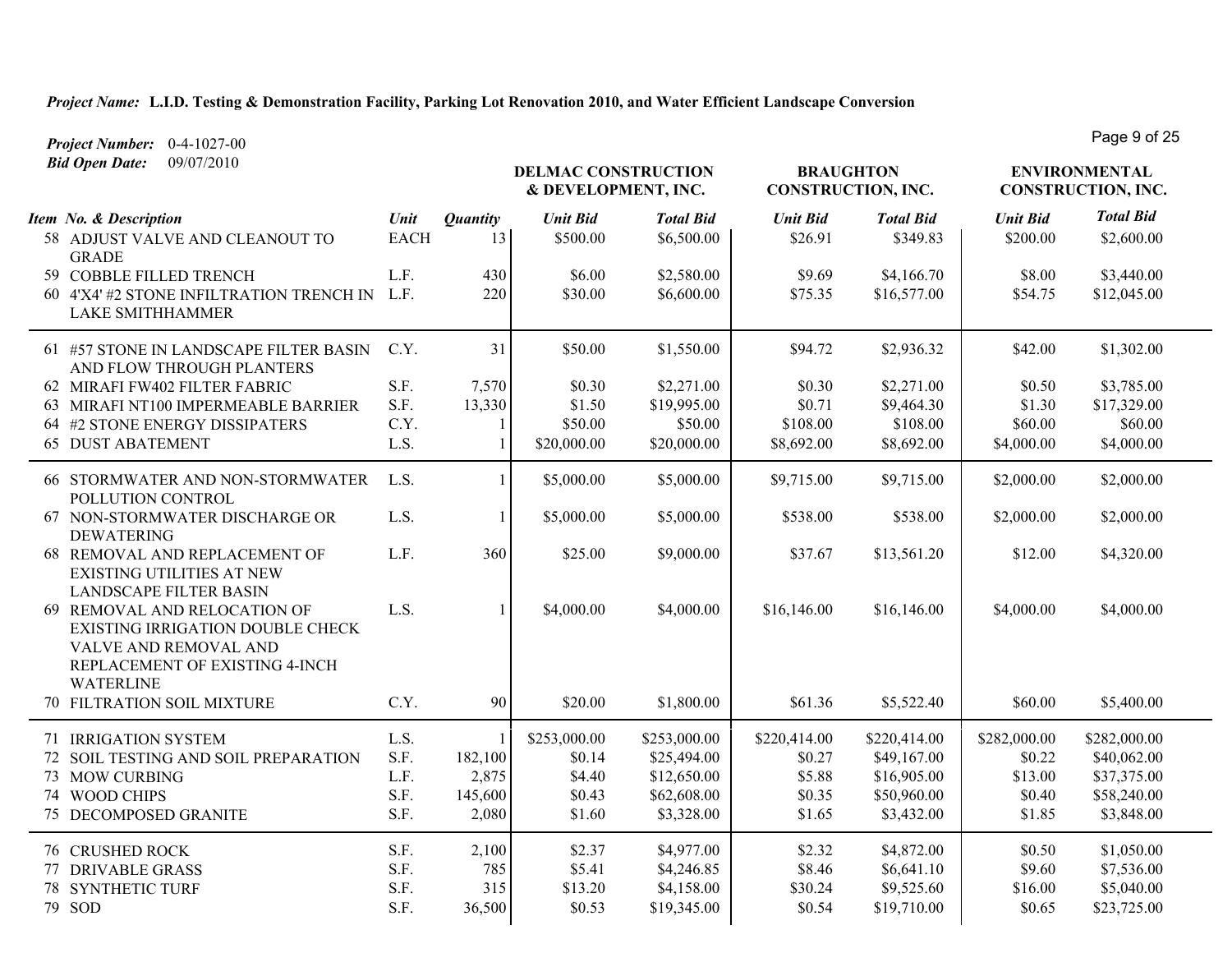*Project Number:* 0-4-1027-00

Page 10 of 25

| <b>Bid Open Date:</b><br>09/07/2010                                                                                                                                                   |                                                                           |                                                               | <b>DELMAC CONSTRUCTION</b><br>& DEVELOPMENT, INC.                  |                                                                       | <b>BRAUGHTON</b><br><b>CONSTRUCTION, INC.</b>                      |                                                                       | <b>ENVIRONMENTAL</b><br>CONSTRUCTION, INC.                         |                                                                       |
|---------------------------------------------------------------------------------------------------------------------------------------------------------------------------------------|---------------------------------------------------------------------------|---------------------------------------------------------------|--------------------------------------------------------------------|-----------------------------------------------------------------------|--------------------------------------------------------------------|-----------------------------------------------------------------------|--------------------------------------------------------------------|-----------------------------------------------------------------------|
| Item No. & Description<br>80 FLATS                                                                                                                                                    | Unit<br><b>EACH</b>                                                       | <b>Quantity</b><br>675                                        | <b>Unit Bid</b><br>\$17.60                                         | <b>Total Bid</b><br>\$11,880.00                                       | <b>Unit Bid</b><br>\$22.55                                         | <b>Total Bid</b><br>\$15,221.25                                       | <b>Unit Bid</b><br>\$17.00                                         | <b>Total Bid</b><br>\$11,475.00                                       |
| 81 1-GALLON<br>82 2-GALLON<br>83 5-GALLON<br>84 15-GALLON<br>85 15-GALLON CITRUS                                                                                                      | <b>EACH</b><br><b>EACH</b><br><b>EACH</b><br><b>EACH</b><br><b>EACH</b>   | 2,800<br>98<br>1,575<br>18<br>62                              | \$5.23<br>\$13.20<br>\$20.90<br>\$71.50<br>\$88.00                 | \$14,644.00<br>\$1,293.60<br>\$32,917.50<br>\$1,287.00<br>\$5,456.00  | \$6.65<br>\$14.88<br>\$18.00<br>\$99.45<br>\$172.11                | \$18,620.00<br>\$1,458.24<br>\$28,350.00<br>\$1,790.10<br>\$10,670.82 | \$6.25<br>\$16.00<br>\$14.00<br>\$80.00<br>\$125.00                | \$17,500.00<br>\$1,568.00<br>\$22,050.00<br>\$1,440.00<br>\$7,750.00  |
| 86 24" BOX<br>87 36" BOX<br>88 48" BOX<br>89 6' BROWN TRUNK PALM<br>90 TREE GRATE                                                                                                     | <b>EACH</b><br><b>EACH</b><br>$_{\rm EACH}$<br><b>EACH</b><br><b>EACH</b> | 138<br>7<br>$\overline{2}$<br>$\overline{2}$                  | \$137.50<br>\$385.00<br>\$1,210.00<br>\$528.00<br>\$1,300.00       | \$18,975.00<br>\$2,695.00<br>\$1,210.00<br>\$1,056.00<br>\$2,600.00   | \$247.38<br>\$551.13<br>\$1,195.90<br>\$837.45<br>\$3,286.85       | \$34,138.44<br>\$3,857.91<br>\$1,195.90<br>\$1,674.90<br>\$6,573.70   | \$195.00<br>\$475.00<br>\$1,050.00<br>\$1,000.00<br>\$1,320.00     | \$26,910.00<br>\$3,325.00<br>\$1,050.00<br>\$2,000.00<br>\$2,640.00   |
| 91 PICNIC TABLE<br>92 WASTE CONTAINER<br>93 FOUNTAIN<br>94 FLAG POLE<br>95 CONCRETE POT #13                                                                                           | <b>EACH</b><br><b>EACH</b><br><b>EACH</b><br><b>EACH</b><br><b>EACH</b>   | 5<br>9<br>$\overline{2}$<br>$\overline{4}$                    | \$1,143.00<br>\$576.00<br>\$3,000.00<br>\$2,143.00<br>\$758.00     | \$5,715.00<br>\$5,184.00<br>\$3,000.00<br>\$4,286.00<br>\$3,032.00    | \$1,612.69<br>\$833.03<br>\$2,080.73<br>\$4,984.36<br>\$1,076.69   | \$8,063.45<br>\$7,497.27<br>\$2,080.73<br>\$9,968.72<br>\$4,306.76    | \$1,867.50<br>\$859.50<br>\$1,957.50<br>\$5,244.00<br>\$1,129.50   | \$9,337.50<br>\$7,735.50<br>\$1,957.50<br>\$10,488.00<br>\$4,518.00   |
| 96 CONCRETE POT #13A<br>97 CONCRETE POT #13B<br>98 CONCRETE BENCH #10<br>99 CONCRETE BENCH #15<br>100 LANDSCAPE MAINTENANCE                                                           | <b>EACH</b><br><b>EACH</b><br><b>EACH</b><br><b>EACH</b><br>L.S.          | 8<br>$\overline{4}$<br>8<br>6                                 | \$800.00<br>\$325.00<br>\$448.00<br>\$448.00<br>\$6,010.00         | \$6,400.00<br>\$1,300.00<br>\$3,584.00<br>\$2,688.00<br>\$6,010.00    | \$1,127.95<br>\$509.95<br>\$695.64<br>\$709.00<br>\$4,938.00       | \$9,023.60<br>\$2,039.80<br>\$5,565.12<br>\$4,254.00<br>\$4,938.00    | \$1,189.50<br>\$484.50<br>\$675.00<br>\$675.00<br>\$4,000.00       | \$9,516.00<br>\$1,938.00<br>\$5,400.00<br>\$4,050.00<br>\$4,000.00    |
| 101 ELECTRICAL LIGHTING FIXTURE A<br>102 ELECTRICAL LIGHTING FIXTURE B<br>103 ELECTRICAL LIGHTING FIXTURE C<br>104 ELECTRICAL LIGHTING FIXTURE D<br>105 ELECTRICAL LIGHTING FIXTURE E | <b>EACH</b><br><b>EACH</b><br><b>EACH</b><br><b>EACH</b><br><b>EACH</b>   | 24<br>$\overline{2}$<br>5<br>9<br>$\boldsymbol{\vartriangle}$ | \$1,089.00<br>\$1,100.00<br>\$3,245.00<br>\$3,245.00<br>\$1,100.00 | \$26,136.00<br>\$2,200.00<br>\$16,225.00<br>\$29,205.00<br>\$4,400.00 | \$1,237.88<br>\$1,237.88<br>\$2,755.63<br>\$2,992.45<br>\$1,200.21 | \$29,709.12<br>\$2,475.76<br>\$13,778.15<br>\$26,932.05<br>\$4,800.84 | \$1,265.00<br>\$1,265.00<br>\$2,816.00<br>\$3,058.00<br>\$1,226.50 | \$30,360.00<br>\$2,530.00<br>\$14,080.00<br>\$27,522.00<br>\$4,906.00 |
| 106 ELECTRICAL CONDUIT AND WIRE                                                                                                                                                       | L.F.                                                                      | 4,450                                                         | \$10.00                                                            | \$44,500.00<br>\$2,652,713.95                                         | \$13.00                                                            | \$57,850.00<br>\$2,872,336.15                                         | \$13.20                                                            | \$58,740.00<br>\$2,883,503.36                                         |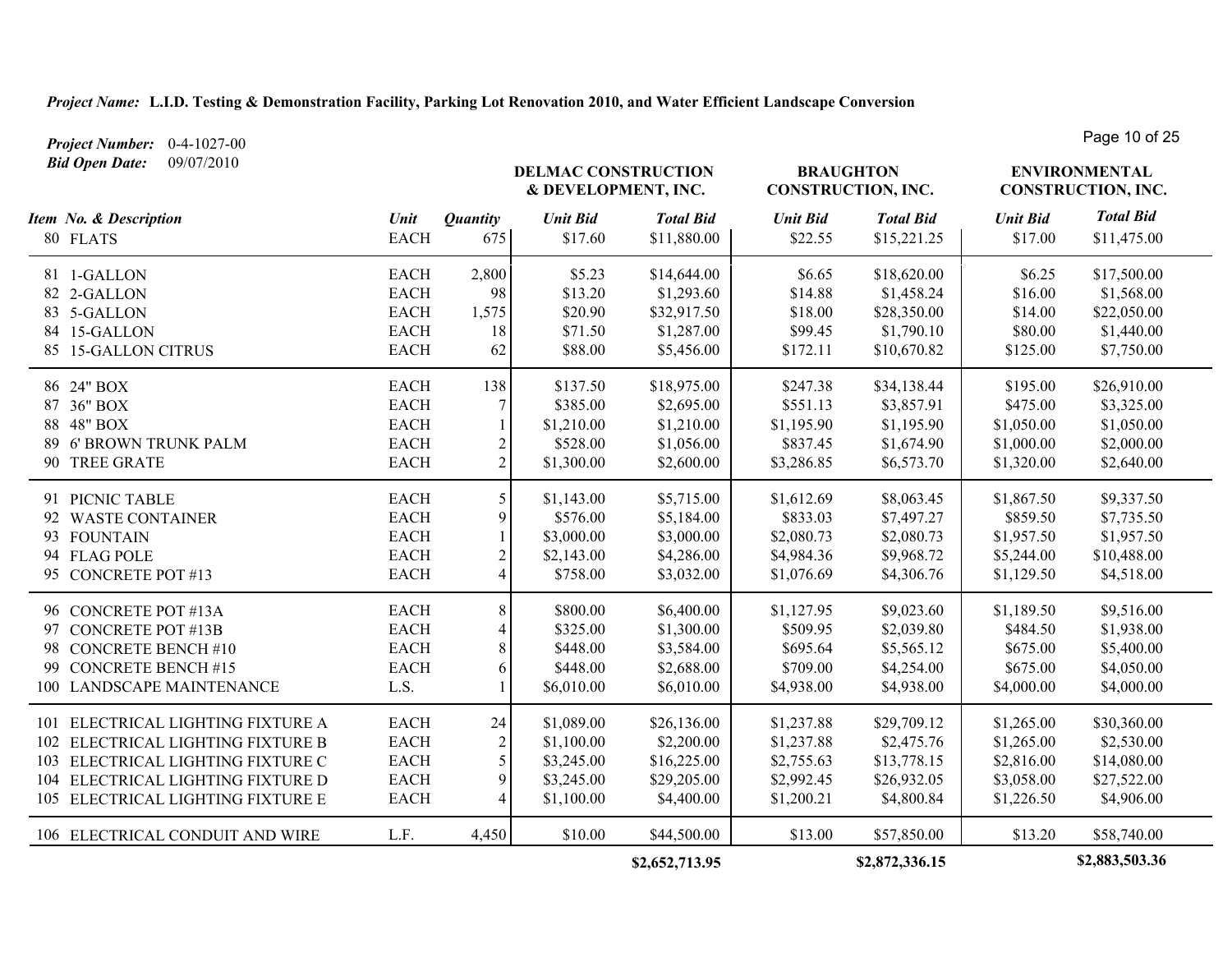*Project Number:* 0-4-1027-00 *Bid Open Date:* 09/07/2010

| Du Open Duit.                                                                                                                                                                                                                                |                                                           |                                                     | <b>RIVERSIDE</b><br><b>CONSTRUCTION</b>                                                      |                                                                                               |                                                                                               | <b>STRONGHOLD</b><br><b>ENGINEERING, INC.</b>                                                  |                                                                                              | 4-CON ENGINEERING, INC.                                                                       |
|----------------------------------------------------------------------------------------------------------------------------------------------------------------------------------------------------------------------------------------------|-----------------------------------------------------------|-----------------------------------------------------|----------------------------------------------------------------------------------------------|-----------------------------------------------------------------------------------------------|-----------------------------------------------------------------------------------------------|------------------------------------------------------------------------------------------------|----------------------------------------------------------------------------------------------|-----------------------------------------------------------------------------------------------|
| Item No. & Description<br>1 MOBILIZATION<br>2 WATER CONTROL<br>3 TRAFFIC CONTROL<br>4 CLEARING AND MISCELLANEOUS WORK<br>5 EXTRA DIRECTED WORK                                                                                               | Unit<br>L.S.<br>L.S.<br>L.S.<br>L.S.<br>L.S.              | <b>Quantity</b><br>$\mathbf{1}$                     | <b>Unit Bid</b><br>\$170,000.00<br>\$2,500.00<br>\$35,000.00<br>\$265,000.00<br>\$150,000.00 | <b>Total Bid</b><br>\$170,000.00<br>\$2,500.00<br>\$35,000.00<br>\$265,000.00<br>\$150,000.00 | <b>Unit Bid</b><br>\$150,000.00<br>\$10,000.00<br>\$20,000.00<br>\$281,000.00<br>\$150,000.00 | <b>Total Bid</b><br>\$150,000.00<br>\$10,000.00<br>\$20,000.00<br>\$281,000.00<br>\$150,000.00 | <b>Unit Bid</b><br>\$300,000.00<br>\$1,500.00<br>\$10,000.00<br>\$120,000.00<br>\$150,000.00 | <b>Total Bid</b><br>\$300,000.00<br>\$1,500.00<br>\$10,000.00<br>\$120,000.00<br>\$150,000.00 |
| <b>6 EXCAVATION</b><br>7 TRENCH SAFETY SYSTEM<br>8 CLASS "A" CONCRETE, 3'X3' CLEANOUT<br>STRUCTURE AND SAMPLING VAULT<br>9 CLASS "A" CONCRETE, TRANSITION<br><b>STRUCTURE NO. 3</b><br>10 CLASS "A" CONCRETE, UNDER<br><b>SIDEWALK DRAIN</b> | C.Y.<br>L.S.<br><b>EACH</b><br><b>EACH</b><br><b>EACH</b> | 7,230<br>1<br>9<br>$\overline{3}$<br>$\overline{3}$ | \$20.00<br>\$500.00<br>\$3,500.00<br>\$1,200.00<br>\$1,200.00                                | \$144,600.00<br>\$500.00<br>\$31,500.00<br>\$3,600.00<br>\$3,600.00                           | \$40.00<br>\$8,500.00<br>\$5,900.00<br>\$750.00<br>\$3,200.00                                 | \$289,200.00<br>\$8,500.00<br>\$53,100.00<br>\$2,250.00<br>\$9,600.00                          | \$52.00<br>\$2,000.00<br>\$2,000.00<br>\$2,000.00<br>\$2,500.00                              | \$375,960.00<br>\$2,000.00<br>\$18,000.00<br>\$6,000.00<br>\$7,500.00                         |
| 11 CLASS "A" CONCRETE, FOOTING AND<br>CMU RAISED PLANTERS AND ENTRY<br><b>SIGN WALLS</b><br>12 CLASS "A" CONCRETE, CMU FLOW                                                                                                                  | L.F.<br>L.F.                                              | 158<br>183                                          | \$110.00<br>\$95.00                                                                          | \$17,380.00<br>\$17,385.00                                                                    | \$160.00<br>\$137.00                                                                          | \$25,280.00<br>\$25,071.00                                                                     | \$175.00<br>\$175.00                                                                         | \$27,650.00<br>\$32,025.00                                                                    |
| THROUGH PLANTER WALLS<br>13 CLASS "A" CONCRETE, LANDSCAPE<br>FILTER BASIN RETAINING WALL<br>14 CLASS "A" CONCRETE, SAMPLING BASIN<br><b>STRUCTURE</b><br>15 CLASS "B" CONCRETE, CURB AND<br>GUTTER (CD1, CD2, CD3, CD9)                      | C.Y.<br><b>EACH</b><br>L.F.                               | 48<br>$\mathbf{1}$<br>984                           | \$650.00<br>\$15,000.00<br>\$17.00                                                           | \$31,200.00<br>\$15,000.00<br>\$16,728.00                                                     | \$583.00<br>\$4,300.00<br>\$33.00                                                             | \$27,984.00<br>\$4,300.00<br>\$32,472.00                                                       | \$425.00<br>\$4,500.00<br>\$25.00                                                            | \$20,400.00<br>\$4,500.00<br>\$24,600.00                                                      |
| 16 CLASS "B" CONCRETE, STANDARD CURB<br>(CD4, CD5, CD6, CD7, CD8, CD24, CD26)<br>17 CLASS "B" CONCRETE, DEEPENED CURB<br>(CD10, CD11, CD12, CD30, CD31)<br>18 CLASS "B" CONCRETE, MISCELLANEOUS<br>19 CLASS "B" CONCRETE, PLANTER AND        | L.F.<br>L.F.<br>C.Y.<br>C.Y.                              | 3,500<br>5,250<br>57<br>24                          | \$15.00<br>\$28.00<br>\$580.00<br>\$500.00                                                   | \$52,500.00<br>\$147,000.00<br>\$33,060.00<br>\$12,000.00                                     | \$18.00<br>\$30.00<br>\$480.00<br>\$450.00                                                    | \$63,000.00<br>\$157,500.00<br>\$27,360.00<br>\$10,800.00                                      | \$12.00<br>\$32.00<br>\$270.00<br>\$415.00                                                   | \$42,000.00<br>\$168,000.00<br>\$15,390.00<br>\$9,960.00                                      |
| <b>BUILDING SLABS</b><br>20 INSTALL DECORATIVE CONCRETE<br><b>FLATWORK</b>                                                                                                                                                                   | L.S.                                                      | $\mathbf{1}$                                        | \$5,000.00                                                                                   | \$5,000.00                                                                                    | \$2,700.00                                                                                    | \$2,700.00                                                                                     | \$3,500.00                                                                                   | \$3,500.00                                                                                    |

┯

┯

┯

Page 11 of 25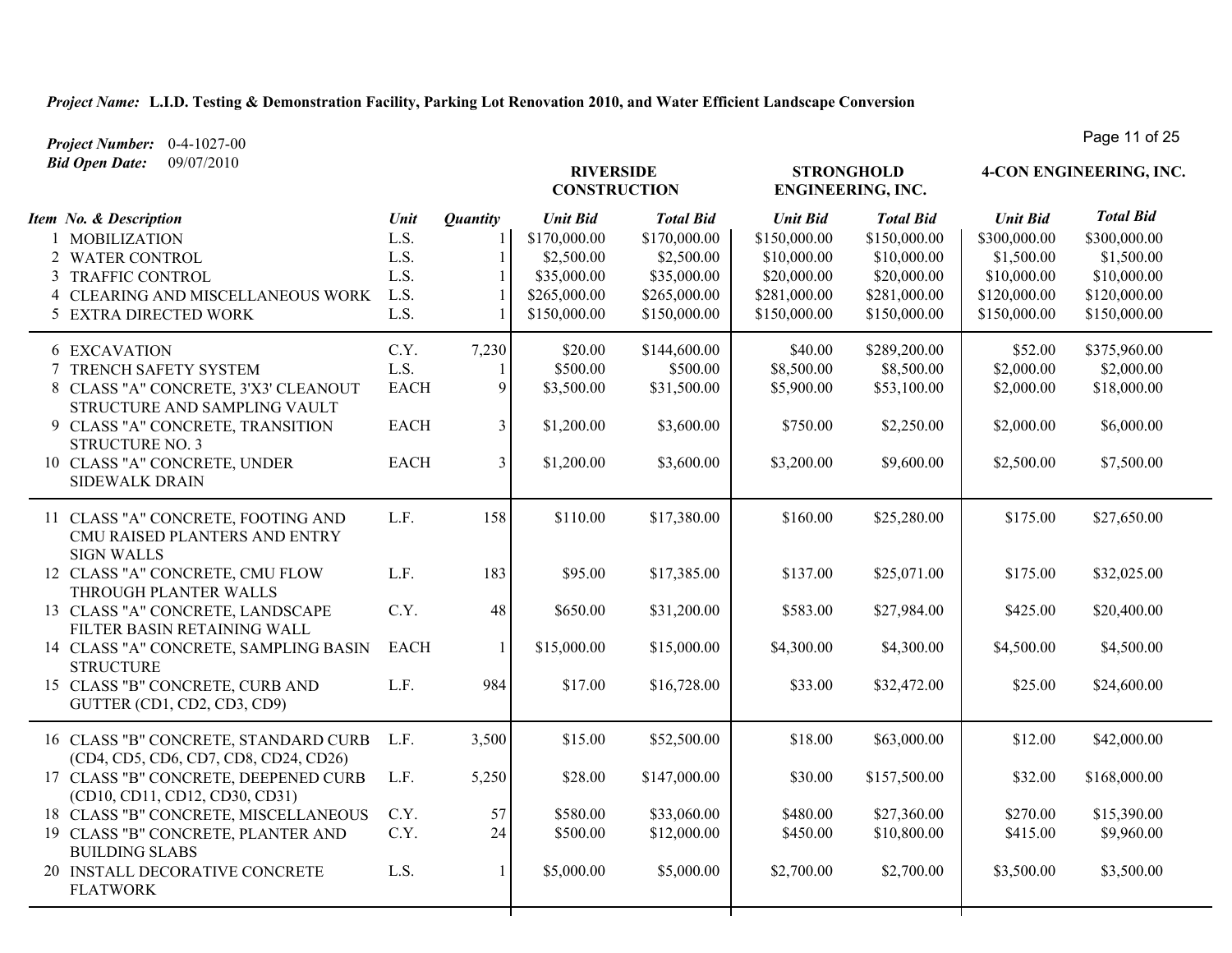| Project Number: 0-4-1027-00                                                                                                                                |             |                 |                                         |                  |                 |                                        |                 | Page 12 OF 20           |  |  |
|------------------------------------------------------------------------------------------------------------------------------------------------------------|-------------|-----------------|-----------------------------------------|------------------|-----------------|----------------------------------------|-----------------|-------------------------|--|--|
| 09/07/2010<br><b>Bid Open Date:</b>                                                                                                                        |             |                 | <b>RIVERSIDE</b><br><b>CONSTRUCTION</b> |                  |                 | <b>STRONGHOLD</b><br>ENGINEERING, INC. |                 | 4-CON ENGINEERING, INC. |  |  |
| Item No. & Description                                                                                                                                     | Unit        | <b>Quantity</b> | <b>Unit Bid</b>                         | <b>Total Bid</b> | <b>Unit Bid</b> | <b>Total Bid</b>                       | <b>Unit Bid</b> | <b>Total Bid</b>        |  |  |
| 21 REINFORCED CONCRETE PIPE                                                                                                                                | L.F.        | 200             | \$85.00                                 | \$17,000.00      | \$85.00         | \$17,000.00                            | \$125.00        | \$25,000.00             |  |  |
| 22 3" CLASS 2 AGGREGATE BASE<br>DRIVEWAY AND ACCESS RAMP                                                                                                   | C.Y.        | 10              | \$220.00                                | \$2,200.00       | \$120.00        | \$1,200.00                             | \$75.00         | \$750.00                |  |  |
| 23 PERVIOUS PAVERS OVER 2" #8 OVER 3"<br>#57 OVER 13" #2 STONE                                                                                             | S.F.        | 25,400          | \$7.50                                  | \$190,500.00     | \$8.70          | \$220,980.00                           | \$8.00          | \$203,200.00            |  |  |
| 24 PERVIOUS PAVERS OVER 2" #8 OVER<br>10-7/8" #57 STONE                                                                                                    | S.F.        | 9,270           | \$6.50                                  | \$60,255.00      | \$7.00          | \$64,890.00                            | \$7.00          | \$64,890.00             |  |  |
| 25 PERVIOUS PAVERS OVER 2" #8 OVER 3"<br>#57 OVER 17" #2 STONE                                                                                             | S.F.        | 5,660           | \$8.50                                  | \$48,110.00      | \$10.00         | \$56,600.00                            | \$9.00          | \$50,940.00             |  |  |
| 26 PERVIOUS PAVERS OVER 1" #8 OVER 4"<br>#57 STONE                                                                                                         | S.F.        | 1,184           | \$6.00                                  | \$7,104.00       | \$7.50          | \$8,880.00                             | \$6.50          | \$7,696.00              |  |  |
| 27 8.5" PERVIOUS CONCRETE OVER 25" #57<br>STONE OVER IMPERMEABLE COMPOSITE<br><b>BARRIER</b>                                                               | S.F.        | 2,360           | \$14.00                                 | \$33,040.00      | \$19.00         | \$44,840.00                            | \$15.00         | \$35,400.00             |  |  |
| 28 8.5" PERVIOUS CONCRETE OVER 25" #57<br>STONE SURROUNDING 9" CLASS 2<br>AGGREGATE BASE AND FILTER FABRIC<br>OVER IMPERMEABLE COMPOSITE<br><b>BARRIER</b> | S.F.        | 2,090           | \$18.00                                 | \$37,620.00      | \$23.50         | \$49,115.00                            | \$19.00         | \$39,710.00             |  |  |
| 29 5" POROUS ASPHALT OVER 25" #57<br>STONE OVER IMPERMEABLE COMPOSITE<br><b>BARRIER</b>                                                                    | S.F.        | 2,270           | \$13.00                                 | \$29,510.00      | \$10.00         | \$22,700.00                            | \$13.00         | \$29,510.00             |  |  |
| 30 5" POROUS ASPHALT OVER 25" #57<br>STONE SURROUNDING 9" CLASS 2<br>AGGREGATE BASE AND FILTER FABRIC<br>OVER IMPERMEABLE COMPOSITE<br><b>BARRIER</b>      | S.F.        | 1,700           | \$20.00                                 | \$34,000.00      | \$14.40         | \$24,480.00                            | \$17.00         | \$28,900.00             |  |  |
| 31 4" AC OVER 6" CLASS 2 AGGREGATE<br>BASE AND 4" AC OVER 11" CLASS 2<br><b>AGGREGATE BASE</b>                                                             | S.F.        | 76,655          | \$4.00                                  | \$306,620.00     | \$2.70          | \$206,968.50                           | \$3.00          | \$229,965.00            |  |  |
| 32 VARIABLE DEPTH AC OVERLAY                                                                                                                               | <b>TONS</b> | 31              | \$135.00                                | \$4,185.00       | \$130.00        | \$4,030.00                             | \$90.00         | \$2,790.00              |  |  |
| 33 GRIND EXISTING AC PAVEMENT                                                                                                                              | S.F.        | 720             | \$4.00                                  | \$2,880.00       | \$5.60          | \$4,032.00                             | \$6.00          | \$4,320.00              |  |  |
| <b>34 SLURRY SEAL</b>                                                                                                                                      | S.F.        | 35,800          | \$0.30                                  | \$10,740.00      | \$0.50          | \$17,900.00                            | \$0.50          | \$17,900.00             |  |  |
| 35 BOLLARD                                                                                                                                                 | <b>EACH</b> | 260             | \$150.00                                | \$39,000.00      | \$172.00        | \$44,720.00                            | \$175.00        | \$45,500.00             |  |  |

Page 12 of 25

┰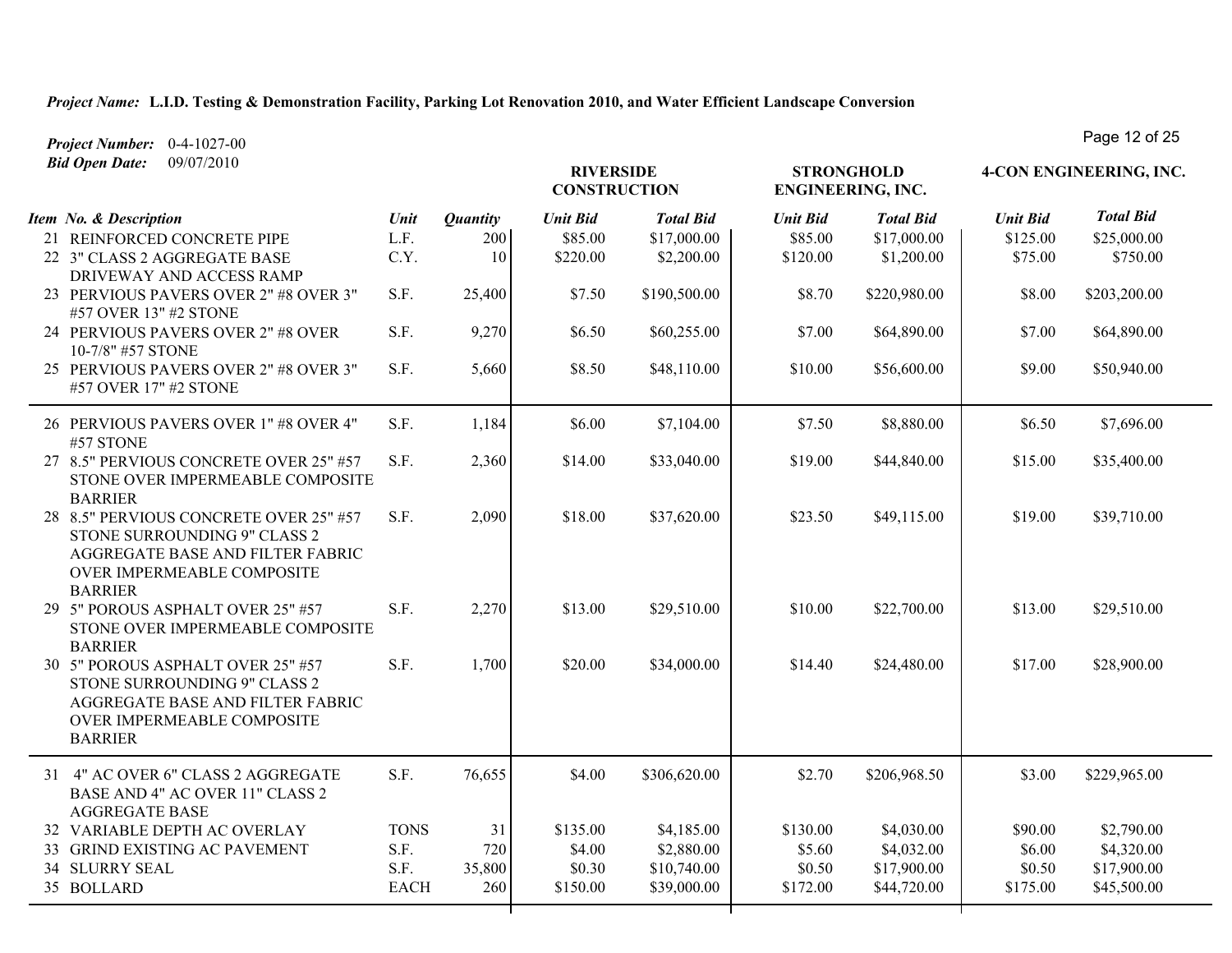*Project Number:* 0-4-1027-00

| <b>Bid Open Date:</b><br>09/07/2010                                                                       |                     |                 | <b>RIVERSIDE</b><br><b>CONSTRUCTION</b> |                           | <b>STRONGHOLD</b><br>ENGINEERING, INC. |                          |                         | 4-CON ENGINEERING, INC.   |
|-----------------------------------------------------------------------------------------------------------|---------------------|-----------------|-----------------------------------------|---------------------------|----------------------------------------|--------------------------|-------------------------|---------------------------|
| Item No. & Description                                                                                    | Unit                | <b>Quantity</b> | <b>Unit Bid</b>                         | <b>Total Bid</b>          | <b>Unit Bid</b>                        | <b>Total Bid</b>         | <b>Unit Bid</b>         | <b>Total Bid</b>          |
| 36 4" PVC PIPE                                                                                            | L.F.                | 78              | \$12.00                                 | \$936.00                  | \$11.00                                | \$858.00                 | \$12.00                 | \$936.00                  |
| 37 6" PVC PIPE                                                                                            | L.F.                | 2,126           | \$20.00                                 | \$42,520.00               | \$11.00                                | \$23,386.00              | \$15.00                 | \$31,890.00               |
| 38 8" PVC PIPE                                                                                            | L.F.                | 369             | \$30.00                                 | \$11,070.00               | \$30.00                                | \$11,070.00              | \$25.00                 | \$9,225.00                |
| 39 12" PVC PIPE                                                                                           | L.F.                | 314             | \$50.00                                 | \$15,700.00               | \$50.00                                | \$15,700.00              | \$50.00                 | \$15,700.00               |
| 40 18" PVC PIPE                                                                                           | L.F.                | 33              | \$95.00                                 | \$3,135.00                | \$70.00                                | \$2,310.00               | \$75.00                 | \$2,475.00                |
| 41 10" WIDE SLOTTED DRAIN                                                                                 | L.F.                | 177             | \$150.00                                | \$26,550.00               | \$225.00                               | \$39,825.00              | \$130.00                | \$23,010.00               |
| 42 PRECAST CONCRETE FLOW DETECTION<br><b>CATCH BASIN</b>                                                  | <b>EACH</b>         | $\overline{3}$  | \$850.00                                | \$2,550.00                | \$700.00                               | \$2,100.00               | \$400.00                | \$1,200.00                |
| 43 9"X9" PLASTIC CATCH BASIN                                                                              | <b>EACH</b>         | $\overline{7}$  | \$475.00                                | \$3,325.00                | \$200.00                               | \$1,400.00               | \$250.00                | \$1,750.00                |
| 44 18"X18" PRECAST CONCRETE CATCH<br><b>BASIN</b>                                                         | <b>EACH</b>         | $\overline{2}$  | \$1,350.00                              | \$2,700.00                | \$1,800.00                             | \$3,600.00               | \$1,500.00              | \$3,000.00                |
| 45 24"X24" PRECAST CONCRETE CATCH<br><b>BASIN</b>                                                         | <b>EACH</b>         |                 | \$1,500.00                              | \$1,500.00                | \$1,700.00                             | \$1,700.00               | \$2,000.00              | \$2,000.00                |
| 46 36"X36" PRECAST CONCRETE CATCH<br><b>BASIN</b>                                                         | <b>EACH</b>         | 5               | \$2,500.00                              | \$12,500.00               | \$2,200.00                             | \$11,000.00              | \$3,000.00              | \$15,000.00               |
| 47 GALVANIZED STEEL CATCH BASIN LID                                                                       | <b>EACH</b>         |                 | \$350.00                                | \$350.00                  | \$1,000.00                             | \$1,000.00               | \$600.00                | \$600.00                  |
| 48 PVC PIPE STORMWATER CLEANOUT                                                                           | <b>EACH</b>         | 23              | \$850.00                                | \$19,550.00               | \$300.00                               | \$6,900.00               | \$325.00                | \$7,475.00                |
| 49 PRECAST CONCRETE HEADWALL FOR 8"<br><b>PIPE</b>                                                        | <b>EACH</b>         |                 | \$500.00                                | \$500.00                  | \$1,200.00                             | \$1,200.00               | \$2,800.00              | \$2,800.00                |
| 50 3" ELECTRICAL CONDUIT FROM<br>PREFABRICATED BUILDING TO<br>SAMPLING BASIN STRUCTURE                    | L.F.                | 530             | \$15.00                                 | \$7,950.00                | \$15.00                                | \$7,950.00               | \$12.00                 | \$6,360.00                |
| 51 NEW WHEEL STOPS                                                                                        | <b>EACH</b>         | 95              | \$35.00                                 | \$3,325.00                | \$40.00                                | \$3,800.00               | \$30.00                 | \$2,850.00                |
| 52 SIGNS INCLUDING POST AND FOOTING                                                                       | <b>EACH</b>         | $\sqrt{2}$      | \$750.00                                | \$1,500.00                | \$300.00                               | \$600.00                 | \$175.00                | \$350.00                  |
| 53 PREFABRICATED 12'X22' BUILDING AND<br>2" ELECTRICAL CONDUIT FROM PULL<br>BOX TO PREFABRICATED BUILDING | L.S.                |                 | \$10,000.00                             | \$10,000.00               | \$19,000.00                            | \$19,000.00              | \$15,000.00             | \$15,000.00               |
| 54 3.5' HIGH METAL RAILING                                                                                | L.F.                | 55              | \$100.00                                | \$5,500.00                | \$185.00                               | \$10,175.00              | \$180.00                | \$9,900.00                |
| 55 CONNECTION TO EXISTING BUILDING<br><b>ROOF DOWNDRAINS</b>                                              | <b>EACH</b>         | $\overline{3}$  | \$850.00                                | \$2,550.00                | \$520.00                               | \$1,560.00               | \$350.00                | \$1,050.00                |
| 56 ENHANCED GRASS SWALE<br>57 ADJUST MANHOLE AND VAULT TO                                                 | L.S.<br><b>EACH</b> | 9               | \$10,000.00<br>\$550.00                 | \$10,000.00<br>\$4,950.00 | \$4,700.00<br>\$1,050.00               | \$4,700.00<br>\$9,450.00 | \$20,000.00<br>\$550.00 | \$20,000.00<br>\$4,950.00 |
| <b>GRADE</b>                                                                                              |                     |                 |                                         |                           |                                        |                          |                         |                           |

Page 13 of 25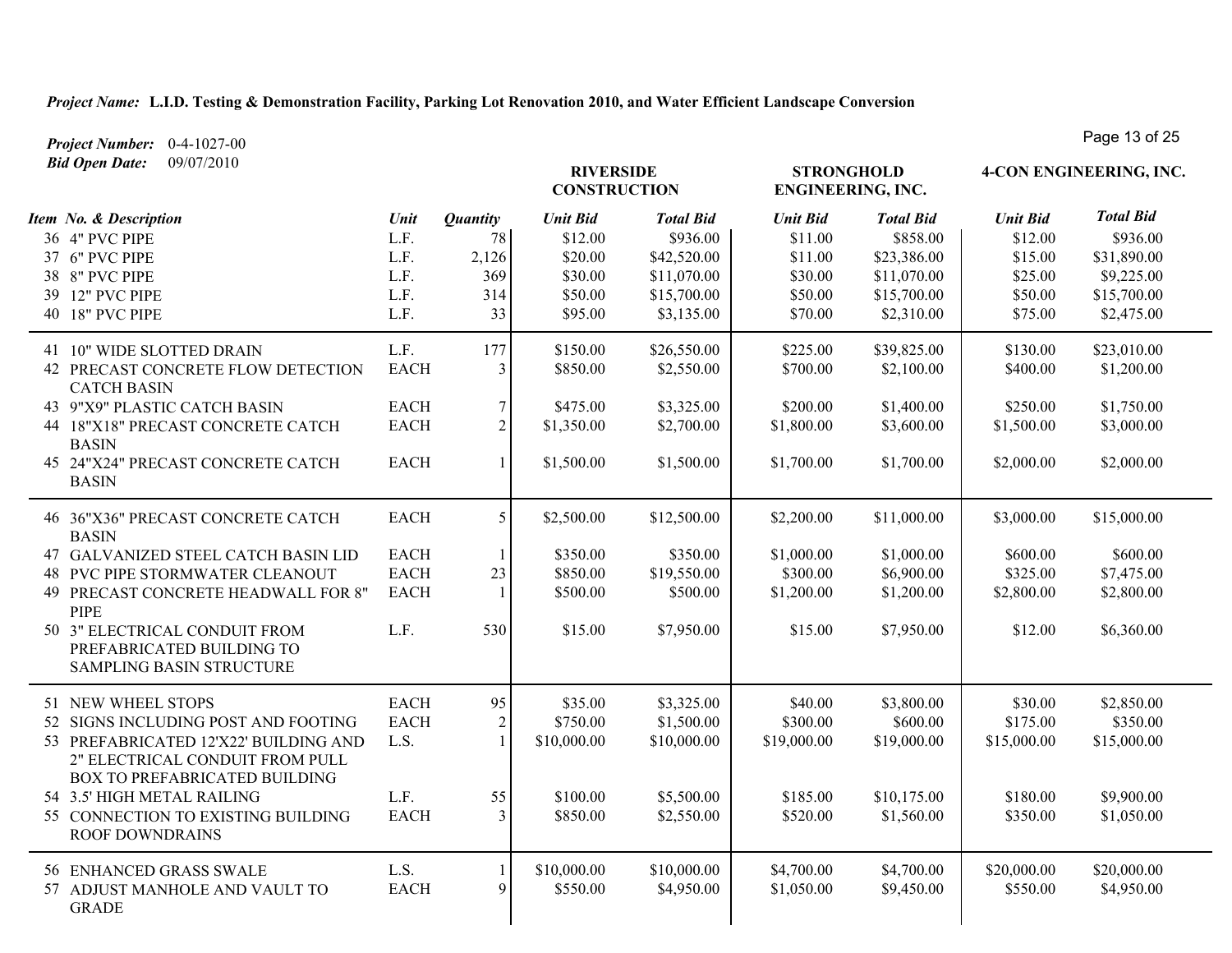*Bid Open Date:* 09/07/2010

*Project Number:* 0-4-1027-00 Page 14 of 25

| <b>Bia Open Date:</b> 09/07/2010                                                                                                                |             | <b>RIVERSIDE</b><br><b>CONSTRUCTION</b> |                 |                  |                 | <b>STRONGHOLD</b><br><b>ENGINEERING, INC.</b> | 4-CON ENGINEERING, INC. |                  |  |
|-------------------------------------------------------------------------------------------------------------------------------------------------|-------------|-----------------------------------------|-----------------|------------------|-----------------|-----------------------------------------------|-------------------------|------------------|--|
| Item No. & Description                                                                                                                          | Unit        | <b>Quantity</b>                         | <b>Unit Bid</b> | <b>Total Bid</b> | <b>Unit Bid</b> | <b>Total Bid</b>                              | <b>Unit Bid</b>         | <b>Total Bid</b> |  |
| 58 ADJUST VALVE AND CLEANOUT TO<br><b>GRADE</b>                                                                                                 | <b>EACH</b> | 13                                      | \$150.00        | \$1,950.00       | \$260.00        | \$3,380.00                                    | \$150.00                | \$1,950.00       |  |
| 59 COBBLE FILLED TRENCH                                                                                                                         | L.F.        | 430                                     | \$20.00         | \$8,600.00       | \$16.00         | \$6,880.00                                    | \$10.00                 | \$4,300.00       |  |
| 60 4'X4' #2 STONE INFILTRATION TRENCH IN L.F.<br><b>LAKE SMITHHAMMER</b>                                                                        |             | 220                                     | \$55.00         | \$12,100.00      | \$42.00         | \$9,240.00                                    | \$50.00                 | \$11,000.00      |  |
| 61 #57 STONE IN LANDSCAPE FILTER BASIN<br>AND FLOW THROUGH PLANTERS                                                                             | C.Y.        | 31                                      | \$85.00         | \$2,635.00       | \$70.00         | \$2,170.00                                    | \$85.00                 | \$2,635.00       |  |
| 62 MIRAFI FW402 FILTER FABRIC                                                                                                                   | S.F.        | 7,570                                   | \$0.25          | \$1,892.50       | \$0.70          | \$5,299.00                                    | \$1.00                  | \$7,570.00       |  |
| 63 MIRAFI NT100 IMPERMEABLE BARRIER                                                                                                             | S.F.        | 13,330                                  | \$0.65          | \$8,664.50       | \$1.50          | \$19,995.00                                   | \$1.50                  | \$19,995.00      |  |
| 64 #2 STONE ENERGY DISSIPATERS                                                                                                                  | C.Y.        |                                         | \$500.00        | \$500.00         | \$120.00        | \$120.00                                      | \$500.00                | \$500.00         |  |
| <b>65 DUST ABATEMENT</b>                                                                                                                        | L.S.        |                                         | \$15,000.00     | \$15,000.00      | \$9,500.00      | \$9,500.00                                    | \$10,000.00             | \$10,000.00      |  |
| 66 STORMWATER AND NON-STORMWATER<br>POLLUTION CONTROL                                                                                           | L.S.        |                                         | \$25,000.00     | \$25,000.00      | \$14,700.00     | \$14,700.00                                   | \$12,000.00             | \$12,000.00      |  |
| 67 NON-STORMWATER DISCHARGE OR<br><b>DEWATERING</b>                                                                                             | L.S.        | $\mathbf{1}$                            | \$1.00          | \$1.00           | \$6,000.00      | \$6,000.00                                    | \$1,000.00              | \$1,000.00       |  |
| 68 REMOVAL AND REPLACEMENT OF<br><b>EXISTING UTILITIES AT NEW</b><br>LANDSCAPE FILTER BASIN                                                     | L.F.        | 360                                     | \$30.00         | \$10,800.00      | \$16.00         | \$5,760.00                                    | \$50.00                 | \$18,000.00      |  |
| 69 REMOVAL AND RELOCATION OF<br>EXISTING IRRIGATION DOUBLE CHECK<br>VALVE AND REMOVAL AND<br>REPLACEMENT OF EXISTING 4-INCH<br><b>WATERLINE</b> | L.S.        |                                         | \$8,500.00      | \$8,500.00       | \$3,800.00      | \$3,800.00                                    | \$12,000.00             | \$12,000.00      |  |
| 70 FILTRATION SOIL MIXTURE                                                                                                                      | C.Y.        | 90                                      | \$85.00         | \$7,650.00       | \$64.00         | \$5,760.00                                    | \$75.00                 | \$6,750.00       |  |
| 71 IRRIGATION SYSTEM                                                                                                                            | L.S.        |                                         | \$275,000.00    | \$275,000.00     | \$271,000.00    | \$271,000.00                                  | \$275,000.00            | \$275,000.00     |  |
| 72 SOIL TESTING AND SOIL PREPARATION                                                                                                            | S.F.        | 182,100                                 | \$0.20          | \$36,420.00      | \$0.14          | \$25,494.00                                   | \$0.15                  | \$27,315.00      |  |
| 73 MOW CURBING                                                                                                                                  | L.F.        | 2,875                                   | \$8.00          | \$23,000.00      | \$4.50          | \$12,937.50                                   | \$9.00                  | \$25,875.00      |  |
| 74 WOOD CHIPS                                                                                                                                   | S.F.        | 145,600                                 | \$0.20          | \$29,120.00      | \$0.44          | \$64,064.00                                   | \$0.25                  | \$36,400.00      |  |
| 75 DECOMPOSED GRANITE                                                                                                                           | S.F.        | 2,080                                   | \$7.00          | \$14,560.00      | \$1.30          | \$2,704.00                                    | \$1.50                  | \$3,120.00       |  |
| <b>76 CRUSHED ROCK</b>                                                                                                                          | S.F.        | 2,100                                   | \$7.00          | \$14,700.00      | \$2.00          | \$4,200.00                                    | \$1.75                  | \$3,675.00       |  |
| 77 DRIVABLE GRASS                                                                                                                               | S.F.        | 785                                     | \$10.00         | \$7,850.00       | \$5.60          | \$4,396.00                                    | \$6.50                  | \$5,102.50       |  |
| <b>78 SYNTHETIC TURF</b>                                                                                                                        | S.F.        | 315                                     | \$10.00         | \$3,150.00       | \$14.00         | \$4,410.00                                    | \$13.00                 | \$4,095.00       |  |
| 79 SOD                                                                                                                                          | S.F.        | 36,500                                  | \$0.50          | \$18,250.00      | \$0.60          | \$21,900.00                                   | \$0.70                  | \$25,550.00      |  |
|                                                                                                                                                 |             |                                         |                 |                  |                 |                                               |                         |                  |  |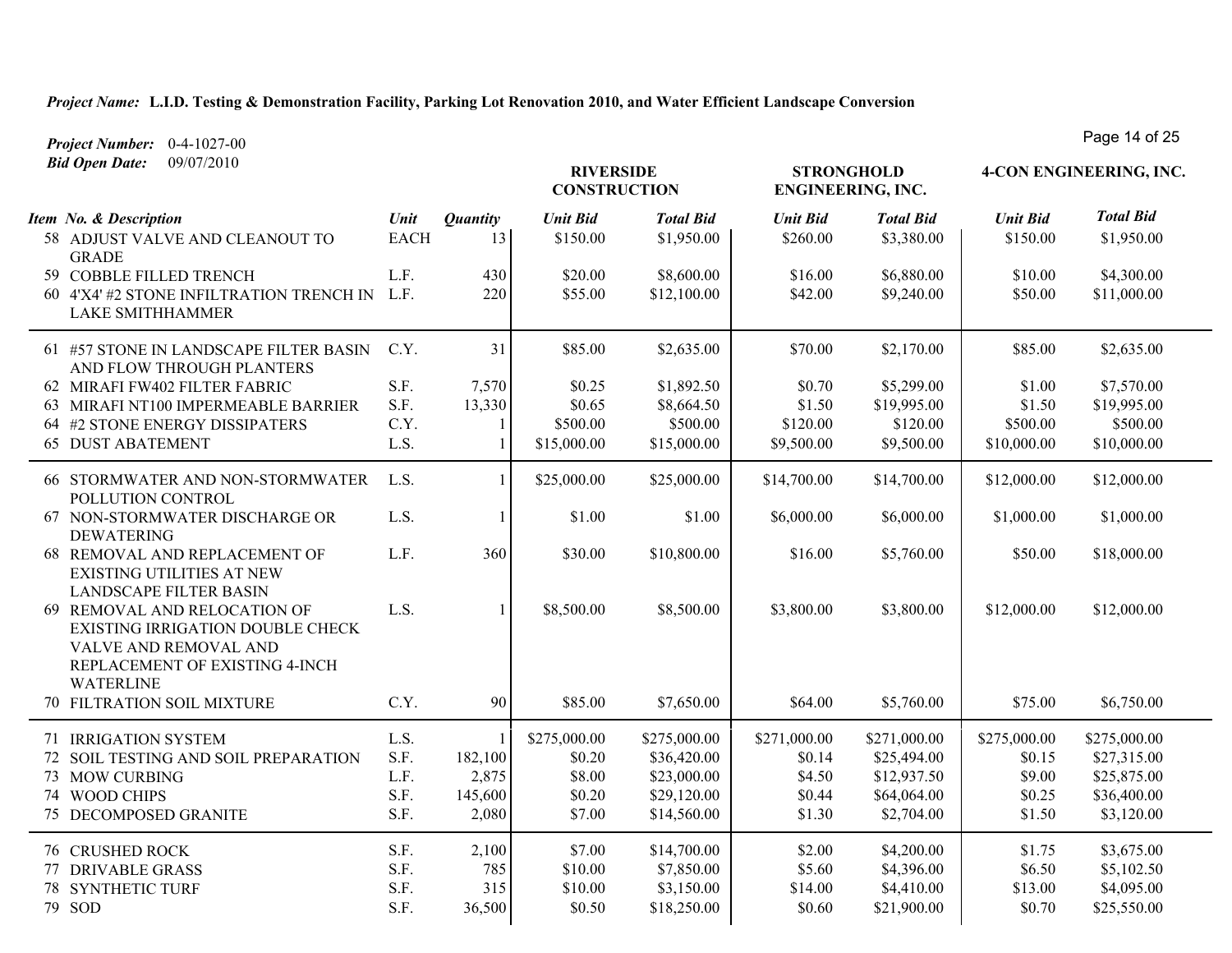*Project Number:* 0-4-1027-00

| <b>Bid Open Date:</b><br>09/07/2010                                                                                                                                                   |                                                                         |                                                  | <b>RIVERSIDE</b><br><b>CONSTRUCTION</b>                            |                                                                       | <b>STRONGHOLD</b><br><b>ENGINEERING, INC.</b>                      |                                                                       | 4-CON ENGINEERING, INC.                                            |                                                                       |
|---------------------------------------------------------------------------------------------------------------------------------------------------------------------------------------|-------------------------------------------------------------------------|--------------------------------------------------|--------------------------------------------------------------------|-----------------------------------------------------------------------|--------------------------------------------------------------------|-----------------------------------------------------------------------|--------------------------------------------------------------------|-----------------------------------------------------------------------|
| Item No. & Description<br>80 FLATS                                                                                                                                                    | Unit<br><b>EACH</b>                                                     | <i><b>Quantity</b></i><br>675                    | <b>Unit Bid</b><br>\$16.00                                         | <b>Total Bid</b><br>\$10,800.00                                       | <b>Unit Bid</b><br>\$18.00                                         | <b>Total Bid</b><br>\$12,150.00                                       | <b>Unit Bid</b><br>\$28.00                                         | <b>Total Bid</b><br>\$18,900.00                                       |
| 81 1-GALLON<br>82 2-GALLON<br>83 5-GALLON<br>84 15-GALLON<br>85 15-GALLON CITRUS                                                                                                      | <b>EACH</b><br><b>EACH</b><br><b>EACH</b><br><b>EACH</b><br><b>EACH</b> | 2,800<br>98<br>1,575<br>18<br>62                 | \$6.00<br>\$15.00<br>\$13.00<br>\$73.00<br>\$125.00                | \$16,800.00<br>\$1,470.00<br>\$20,475.00<br>\$1,314.00<br>\$7,750.00  | \$5.40<br>\$19.00<br>\$15.00<br>\$75.00<br>\$100.00                | \$15,120.00<br>\$1,862.00<br>\$23,625.00<br>\$1,350.00<br>\$6,200.00  | \$6.00<br>\$10.00<br>\$16.00<br>\$100.00<br>\$140.00               | \$16,800.00<br>\$980.00<br>\$25,200.00<br>\$1,800.00<br>\$8,680.00    |
| 86 24" BOX<br>87 36" BOX<br>88 48" BOX<br>89 6' BROWN TRUNK PALM<br>90 TREE GRATE                                                                                                     | <b>EACH</b><br><b>EACH</b><br><b>EACH</b><br><b>EACH</b><br><b>EACH</b> | 138<br>7<br>$\overline{c}$<br>$\overline{2}$     | \$185.00<br>\$425.00<br>\$995.00<br>\$910.00<br>\$1,250.00         | \$25,530.00<br>\$2,975.00<br>\$995.00<br>\$1,820.00<br>\$2,500.00     | \$150.00<br>\$550.00<br>\$1,500.00<br>\$1,100.00<br>\$1,300.00     | \$20,700.00<br>\$3,850.00<br>\$1,500.00<br>\$2,200.00<br>\$2,600.00   | \$200.00<br>\$550.00<br>\$1,500.00<br>\$1,200.00<br>\$1,500.00     | \$27,600.00<br>\$3,850.00<br>\$1,500.00<br>\$2,400.00<br>\$3,000.00   |
| 91 PICNIC TABLE<br>92 WASTE CONTAINER<br>93 FOUNTAIN<br>94 FLAG POLE<br>95 CONCRETE POT #13                                                                                           | <b>EACH</b><br><b>EACH</b><br><b>EACH</b><br><b>EACH</b><br><b>EACH</b> | 5<br>9<br>$\overline{c}$<br>$\overline{4}$       | \$1,600.00<br>\$850.00<br>\$3,800.00<br>\$5,700.00<br>\$950.00     | \$8,000.00<br>\$7,650.00<br>\$3,800.00<br>\$11,400.00<br>\$3,800.00   | \$1,300.00<br>\$660.00<br>\$860.00<br>\$2,060.00<br>\$870.00       | \$6,500.00<br>\$5,940.00<br>\$860.00<br>\$4,120.00<br>\$3,480.00      | \$1,400.00<br>\$725.00<br>\$2,200.00<br>\$5,200.00<br>\$1,100.00   | \$7,000.00<br>\$6,525.00<br>\$2,200.00<br>\$10,400.00<br>\$4,400.00   |
| 96 CONCRETE POT #13A<br>97 CONCRETE POT #13B<br>98 CONCRETE BENCH #10<br>99 CONCRETE BENCH #15<br>100 LANDSCAPE MAINTENANCE                                                           | <b>EACH</b><br><b>EACH</b><br><b>EACH</b><br><b>EACH</b><br>L.S.        | 8<br>$\overline{\mathcal{A}}$<br>8<br>6          | \$1,000.00<br>\$500.00<br>\$600.00<br>\$600.00<br>\$6,500.00       | \$8,000.00<br>\$2,000.00<br>\$4,800.00<br>\$3,600.00<br>\$6,500.00    | \$920.00<br>\$400.00<br>\$500.00<br>\$500.00<br>\$6,000.00         | \$7,360.00<br>\$1,600.00<br>\$4,000.00<br>\$3,000.00<br>\$6,000.00    | \$950.00<br>\$600.00<br>\$650.00<br>\$650.00<br>\$6,000.00         | \$7,600.00<br>\$2,400.00<br>\$5,200.00<br>\$3,900.00<br>\$6,000.00    |
| 101 ELECTRICAL LIGHTING FIXTURE A<br>102 ELECTRICAL LIGHTING FIXTURE B<br>103 ELECTRICAL LIGHTING FIXTURE C<br>104 ELECTRICAL LIGHTING FIXTURE D<br>105 ELECTRICAL LIGHTING FIXTURE E | <b>EACH</b><br><b>EACH</b><br><b>EACH</b><br><b>EACH</b><br><b>EACH</b> | 24<br>$\overline{2}$<br>5<br>9<br>$\overline{4}$ | \$1,150.00<br>\$1,150.00<br>\$2,600.00<br>\$2,800.00<br>\$1,100.00 | \$27,600.00<br>\$2,300.00<br>\$13,000.00<br>\$25,200.00<br>\$4,400.00 | \$1,200.00<br>\$1,500.00<br>\$3,500.00<br>\$3,500.00<br>\$1,000.00 | \$28,800.00<br>\$3,000.00<br>\$17,500.00<br>\$31,500.00<br>\$4,000.00 | \$1,400.00<br>\$1,400.00<br>\$2,500.00<br>\$4,200.00<br>\$1,200.00 | \$33,600.00<br>\$2,800.00<br>\$12,500.00<br>\$37,800.00<br>\$4,800.00 |
| 106 ELECTRICAL CONDUIT AND WIRE                                                                                                                                                       | L.F.                                                                    | 4,450                                            | \$12.00                                                            | \$53,400.00                                                           | \$14.00                                                            | \$62,300.00                                                           | \$16.00                                                            | \$71,200.00                                                           |

**\$2,968,200.00 \$3,102,563.00 \$3,145,844.50**

Page 15 of 25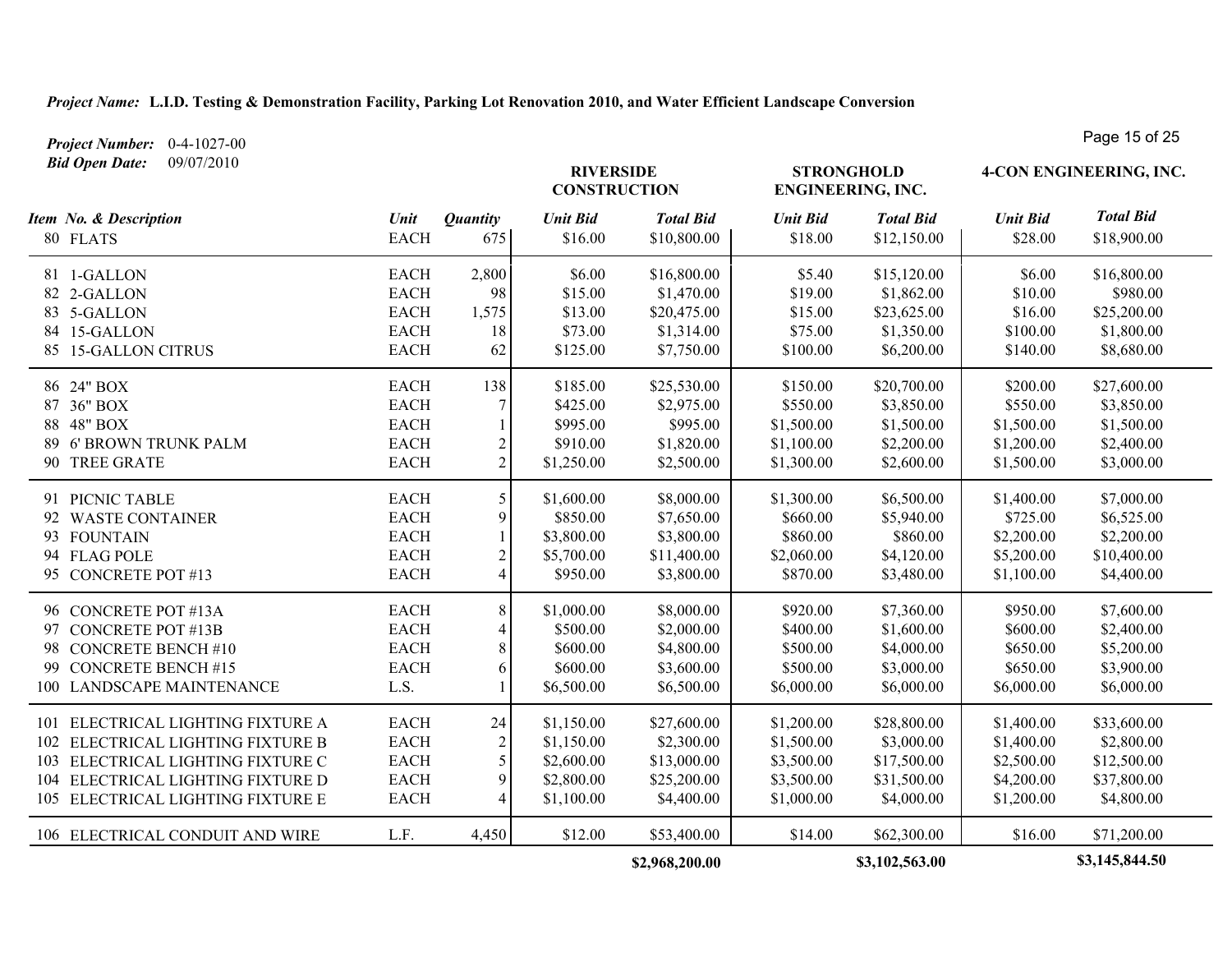*Project Number:* 0-4-1027-00 *Bid Open Date:* 09/07/2010

**COOLEY CONSTRUCTION, INC.** *Unit Bid Total Bid* **SHAWNAN SIALIC CONTRACTORS CORPORATED dba MALLCRAFT, INC.** *Item No. & Description Unit Unit Bid Total Bid Unit Bid Total Bid Quantity* 1 MOBILIZATION L.S. 1 \$296,126.00 \$296,126.00 \$100,000.00 \$100,000.00 \$220,000.00 \$220,000.00 2 WATER CONTROL 2 L.S. 1 \$30,000.00 \$30,000.00 \$100,000.00 \$100,000.00 \$20,000.00 \$20,000.00 3 TRAFFIC CONTROL L.S. 1 \$45,000.00 \$45,000.00 \$5,750.00 \$5,750.00 \$15,000.00 \$15,000.00 4 CLEARING AND MISCELLANEOUS WORK L.S. 1 \$226,000.00 \$226,000.00 \$200,000.00 \$200,000.00 \$1,838,000.00 \$1,838,000.00 5 EXTRA DIRECTED WORK L.S. 1 \$150,000.00 \$150,000.00 \$150,000.00 \$150,000.00 \$150,000.00 \$150,000.00 6 EXCAVATION C.Y. 7,230 \$27.30 \$197,379.00 \$17.25 \$124,717.50 \$10.00 \$72,300.00 7 TRENCH SAFETY SYSTEM L.S. 1 \$1,670.00 \$1,670.00 \$1,150.00 \$1,150.00 \$5,000.00 \$5,000.00 8 CLASS "A" CONCRETE, 3'X3' CLEANOUT STRUCTURE AND SAMPLING VAULT EACH 9 \$3,200.00 \$28,800.00 \$1,610.00 \$14,490.00 \$300.00 \$2,700.00 9 CLASS "A" CONCRETE, TRANSITION STRUCTURE NO. 3 EACH 3 \$2,430.00 \$7,290.00 \$1,800.00 \$5,400.00 \$750.00 \$2,250.00 10 CLASS "A" CONCRETE, UNDER SIDEWALK DRAIN EACH 3 \$2,770.00 \$8,310.00 \$2,760.00 \$8,280.00 \$1,000.00 \$3,000.00 11 CLASS "A" CONCRETE, FOOTING AND CMU RAISED PLANTERS AND ENTRY SIGN WALLS L.F. 158 \$250.00 \$39,500.00 \$109.25 \$17,261.50 \$100.00 \$15,800.00 12 CLASS "A" CONCRETE, CMU FLOW THROUGH PLANTER WALLS L.F. 183 \$250.00 \$45,750.00 \$109.25 \$19,992.75 \$95.00 \$17,385.00 13 CLASS "A" CONCRETE, LANDSCAPE FILTER BASIN RETAINING WALL C.Y. 48 \$620.00 \$29,760.00 \$460.00 \$22,080.00 \$300.00 \$14,400.00 14 CLASS "A" CONCRETE, SAMPLING BASIN **STRUCTURE** EACH 1 \$21,000.00 \$21,000.00 \$10,000.00 \$10,000.00 \$1,800.00 \$1,800.00 15 CLASS "B" CONCRETE, CURB AND GUTTER (CD1, CD2, CD3, CD9) L.F. 984 \$14.50 \$14,268.00 \$22.08 \$21,726.72 \$9.00 \$8,856.00 16 CLASS "B" CONCRETE, STANDARD CURB (CD4, CD5, CD6, CD7, CD8, CD24, CD26) L.F. 3,500 \$10.00 \$35,000.00 \$17.74 \$62,090.00 \$5.00 \$17,500.00 17 CLASS "B" CONCRETE, DEEPENED CURB (CD10, CD11, CD12, CD30, CD31) L.F. 5,250 \$10.70 \$56,175.00 \$52.11 \$273,577.50 \$6.00 \$31,500.00 18 CLASS "B" CONCRETE, MISCELLANEOUS C.Y. 57 \$670.00 \$38,190.00 \$1,113.42 \$63,464.94 \$350.00 \$19,950.00 19 CLASS "B" CONCRETE, PLANTER AND BUILDING SLABS C.Y. 24 \$830.00 \$19,920.00 \$460.00 \$11,040.00 \$400.00 \$9,600.00 20 INSTALL DECORATIVE CONCRETE FLATWORK L.S. 1 \$10,800.00 \$10,800.00 \$40,000.00 \$40,000.00 \$4,500.00 \$4,500.00

Page 16 of 25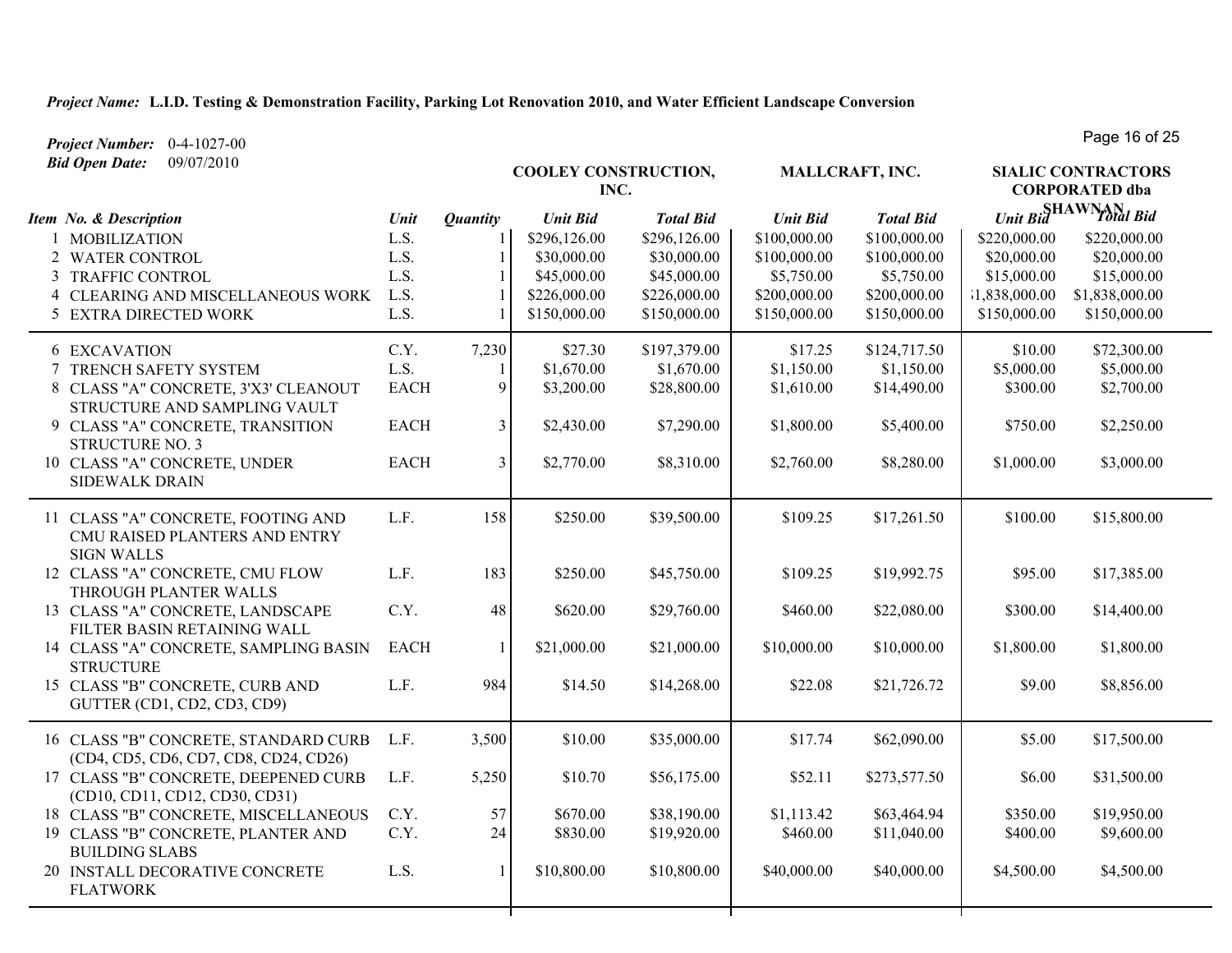| Project Number: 0-4-1027-00                                                                                                                                |             |                 |                                     |                  |                 |                  |          | Page 17 OI 20                                      |
|------------------------------------------------------------------------------------------------------------------------------------------------------------|-------------|-----------------|-------------------------------------|------------------|-----------------|------------------|----------|----------------------------------------------------|
| 09/07/2010<br><b>Bid Open Date:</b>                                                                                                                        |             |                 | <b>COOLEY CONSTRUCTION,</b><br>INC. |                  |                 | MALLCRAFT, INC.  |          | <b>SIALIC CONTRACTORS</b><br><b>CORPORATED</b> dba |
| Item No. & Description                                                                                                                                     | Unit        | <b>Quantity</b> | <b>Unit Bid</b>                     | <b>Total Bid</b> | <b>Unit Bid</b> | <b>Total Bid</b> |          | Unit Bid<br>Total Bid                              |
| 21 REINFORCED CONCRETE PIPE                                                                                                                                | L.F.        | 200             | \$130.00                            | \$26,000.00      | \$92.00         | \$18,400.00      | \$75.00  | \$15,000.00                                        |
| 22 3" CLASS 2 AGGREGATE BASE<br>DRIVEWAY AND ACCESS RAMP                                                                                                   | C.Y.        | 10              | \$178.00                            | \$1,780.00       | \$143.75        | \$1,437.50       | \$200.00 | \$2,000.00                                         |
| 23 PERVIOUS PAVERS OVER 2" #8 OVER 3"<br>#57 OVER 13" #2 STONE                                                                                             | S.F.        | 25,400          | \$7.90                              | \$200,660.00     | \$10.98         | \$278,892.00     | \$5.00   | \$127,000.00                                       |
| 24 PERVIOUS PAVERS OVER 2" #8 OVER<br>10-7/8" #57 STONE                                                                                                    | S.F.        | 9,270           | \$7.00                              | \$64,890.00      | \$10.98         | \$101,784.60     | \$5.50   | \$50,985.00                                        |
| 25 PERVIOUS PAVERS OVER 2" #8 OVER 3"<br>#57 OVER 17" #2 STONE                                                                                             | S.F.        | 5,660           | \$9.60                              | \$54,336.00      | \$10.98         | \$62,146.80      | \$5.75   | \$32,545.00                                        |
| 26 PERVIOUS PAVERS OVER 1" #8 OVER 4"<br>#57 STONE                                                                                                         | S.F.        | 1,184           | \$7.50                              | \$8,880.00       | \$10.98         | \$13,000.32      | \$4.00   | \$4,736.00                                         |
| 27 8.5" PERVIOUS CONCRETE OVER 25" #57<br>STONE OVER IMPERMEABLE COMPOSITE<br><b>BARRIER</b>                                                               | S.F.        | 2,360           | \$12.70                             | \$29,972.00      | \$13.80         | \$32,568.00      | \$5.00   | \$11,800.00                                        |
| 28 8.5" PERVIOUS CONCRETE OVER 25" #57<br>STONE SURROUNDING 9" CLASS 2<br>AGGREGATE BASE AND FILTER FABRIC<br>OVER IMPERMEABLE COMPOSITE<br><b>BARRIER</b> | S.F.        | 2,090           | \$13.70                             | \$28,633.00      | \$14.95         | \$31,245.50      | \$6.00   | \$12,540.00                                        |
| 29 5" POROUS ASPHALT OVER 25" #57<br>STONE OVER IMPERMEABLE COMPOSITE<br><b>BARRIER</b>                                                                    | S.F.        | 2,270           | \$7.50                              | \$17,025.00      | \$13.80         | \$31,326.00      | \$4.00   | \$9,080.00                                         |
| 30 5" POROUS ASPHALT OVER 25" #57<br>STONE SURROUNDING 9" CLASS 2<br>AGGREGATE BASE AND FILTER FABRIC<br>OVER IMPERMEABLE COMPOSITE<br><b>BARRIER</b>      | S.F.        | 1,700           | \$9.30                              | \$15,810.00      | \$15.00         | \$25,500.00      | \$4.25   | \$7,225.00                                         |
| 31 4" AC OVER 6" CLASS 2 AGGREGATE<br>BASE AND 4" AC OVER 11" CLASS 2<br><b>AGGREGATE BASE</b>                                                             | S.F.        | 76,655          | \$3.45                              | \$264,459.75     | \$3.68          | \$282,090.40     | \$1.25   | \$95,818.75                                        |
| 32 VARIABLE DEPTH AC OVERLAY                                                                                                                               | <b>TONS</b> | 31              | \$96.00                             | \$2,976.00       | \$78.20         | \$2,424.20       | \$180.00 | \$5,580.00                                         |
| 33 GRIND EXISTING AC PAVEMENT                                                                                                                              | S.F.        | 720             | \$3.80                              | \$2,736.00       | \$6.04          | \$4,348.80       | \$3.00   | \$2,160.00                                         |
| <b>34 SLURRY SEAL</b>                                                                                                                                      | S.F.        | 35,800          | \$0.27                              | \$9,666.00       | \$0.17          | \$6,086.00       | \$0.15   | \$5,370.00                                         |
| 35 BOLLARD                                                                                                                                                 | <b>EACH</b> | 260             | \$220.00                            | \$57,200.00      | \$149.50        | \$38,870.00      | \$75.00  | \$19,500.00                                        |

Page 17 of 25

┰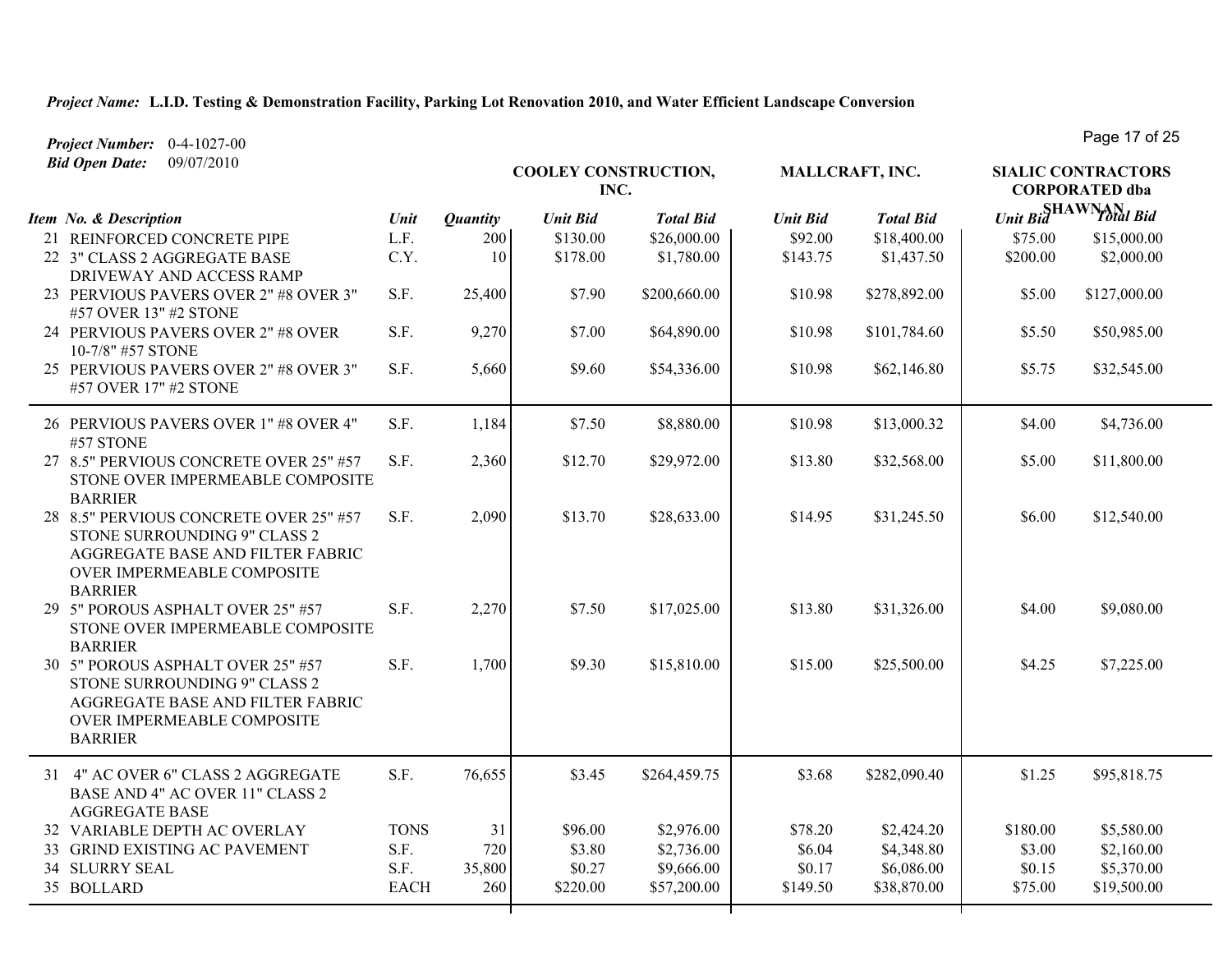*Project Number:* 0-4-1027-00

**COOLEY CONSTRUCTION, INC.** *Unit Bid Total Bid* **SHAWNAN SIALIC CONTRACTORS CORPORATED dba MALLCRAFT, INC.** *Item No. & Description Unit Unit Bid Total Bid Unit Bid Total Bid Bid Open Date:* 09/07/2010 *Quantity* 36 4" PVC PIPE 2010 L.F. 78 \$24.00 \$1,872.00 \$40.00 \$3,120.00 \$25.00 \$1,950.00 37 6" PVC PIPE L.F. 2,126 \$24.00 \$51,024.00 \$46.00 \$97,796.00 \$12.00 \$25,512.00 38 8" PVC PIPE 2000 L.F. 369 \$26.60 \$9,815.40 \$63.25 \$23,339.25 \$15.00 \$5,535.00 39 12" PVC PIPE 2010 L.F. 314 \$38.00 \$11,932.00 \$138.00 \$43,332.00 \$25.00 \$7,850.00 40 18" PVC PIPE L.F. 233 \$63.00 \$2,079.00 \$172.50 \$5,692.50 \$35.00 \$1,155.00 41 10" WIDE SLOTTED DRAIN L.F. 177 \$220.00 \$38,940.00 \$38,000 \$36,639.00 \$25.00 \$4,425.00 42 PRECAST CONCRETE FLOW DETECTION CATCH BASIN EACH 3 \$1,270.00 \$3,810.00 \$1,090.00 \$3,270.00 \$800.00 \$2,400.00 43 9"X9" PLASTIC CATCH BASIN EACH 7 | \$160.00 \$1,120.00 | \$230.00 \$1,610.00 | \$200.00 \$1,400.00 44 18"X18" PRECAST CONCRETE CATCH BASIN EACH 2 \$2,700.00 \$5,400.00 \$805.00 \$1,610.00 \$750.00 \$1,500.00 45 24"X24" PRECAST CONCRETE CATCH BASIN EACH 1 \$2,900.00 \$2,900.00 \$1,090.00 \$1,090.00 \$1,000.00 \$1,000.00 46 36"X36" PRECAST CONCRETE CATCH BASIN EACH 5 53,430.00 \$17,150.00 \$1,500.00 \$7,500.00 \$1,200.00 \$6,000.00 47 GALVANIZED STEEL CATCH BASIN LID EACH 1 \$580.00 \$580.00 \$977.50 \$977.50 \$300.00 \$300.00 48 PVC PIPE STORMWATER CLEANOUT EACH 23 \$390.00 \$8,970.00 \$575.00 \$13,225.00 \$200.00 \$4,600.00 49 PRECAST CONCRETE HEADWALL FOR 8" PIPE EACH 1 \$1,490.00 \$1,490.00 \$4,830.00 \$4,830.00 \$500.00 \$500.00 50 3" ELECTRICAL CONDUIT FROM PREFABRICATED BUILDING TO SAMPLING BASIN STRUCTURE L.F. 530 \$10.00 \$5,300.00 \$15.24 \$8,077.20 \$10.00 \$5,300.00 51 NEW WHEEL STOPS 6.800.00 **EACH** 95 **\$66.00** \$66.270.00 **\$120.75** \$11,471.25 \$40.00 \$3.800.00 52 SIGNS INCLUDING POST AND FOOTING EACH 2 \$248.00 \$496.00 \$402.50 \$805.00 \$200.00 \$400.00 53 PREFABRICATED 12'X22' BUILDING AND 2" ELECTRICAL CONDUIT FROM PULL BOX TO PREFABRICATED BUILDING L.S. 1 \$15,000.00 \$15,000.00 \$14,620.00 \$14,620.00 \$9,500.00 \$9,500.00 54 3.5' HIGH METAL RAILING L.F. 55 \$330.00 \$18,150.00 \$184.00 \$10,120.00 \$75.00 \$4,125.00 55 CONNECTION TO EXISTING BUILDING ROOF DOWNDRAINS EACH 3 \$1,330.00 \$3,990.00 \$74.75 \$224.25 \$30.00 \$90.00 56 ENHANCED GRASS SWALE L.S. 1 \$10,900.00 \$10,900.00 \$100,000.00 \$100,000.00 \$3,000.00 \$3,000.00 57 ADJUST MANHOLE AND VAULT TO GRADE EACH 9 \$1,330.00 \$11,970.00 \$747.50 \$6,727.50 \$300.00 \$2,700.00

Page 18 of 25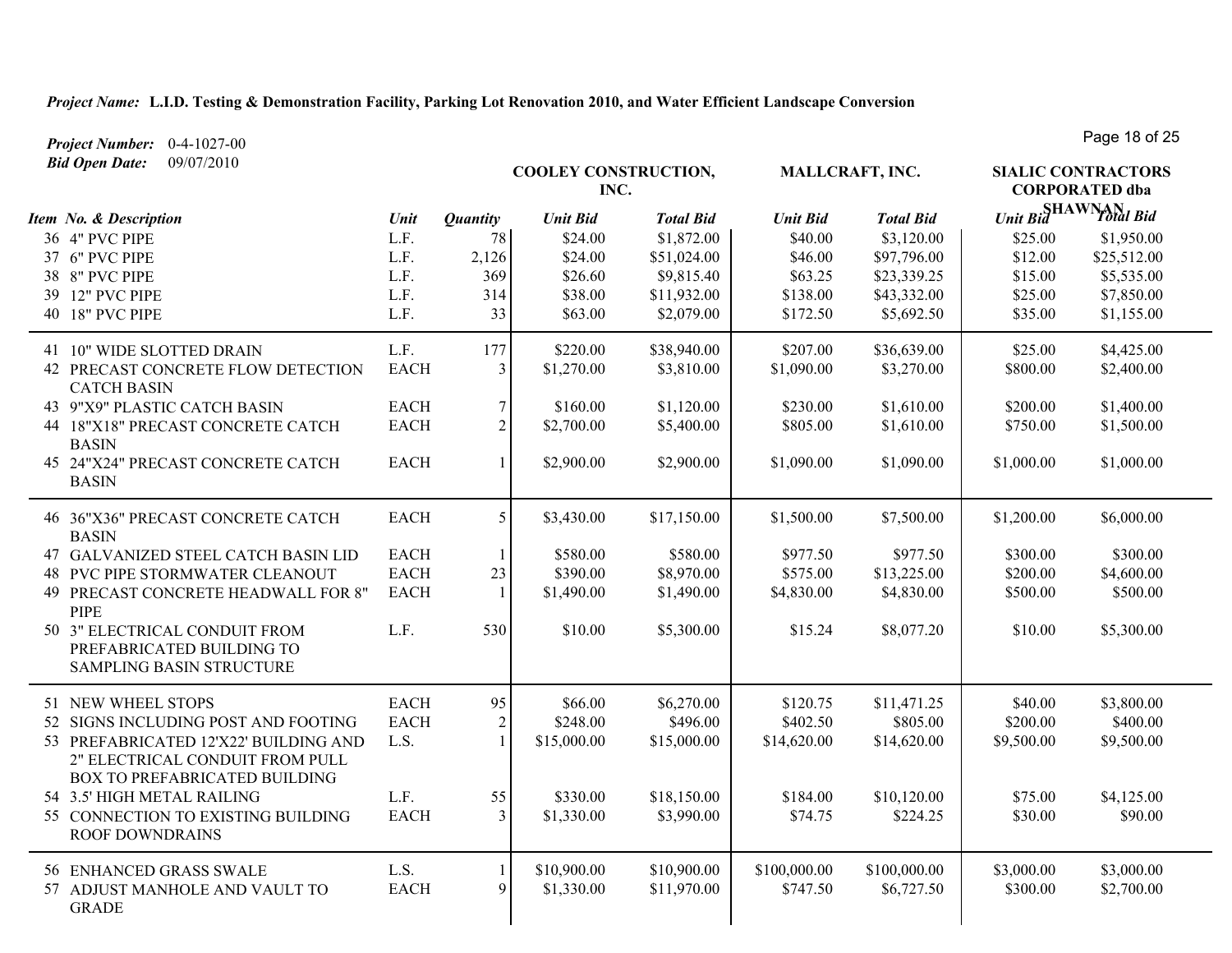| Project Number: 0-4-1027-00                                                                                                                     |             |                 |                              |                  |                 |                  |                                                    | Laye 19 OI 50                   |
|-------------------------------------------------------------------------------------------------------------------------------------------------|-------------|-----------------|------------------------------|------------------|-----------------|------------------|----------------------------------------------------|---------------------------------|
| <b>Bid Open Date:</b><br>09/07/2010                                                                                                             |             |                 | COOLEY CONSTRUCTION,<br>INC. |                  | MALLCRAFT, INC. |                  | <b>SIALIC CONTRACTORS</b><br><b>CORPORATED dba</b> |                                 |
| Item No. & Description                                                                                                                          | Unit        | <b>Quantity</b> | <b>Unit Bid</b>              | <b>Total Bid</b> | <b>Unit Bid</b> | <b>Total Bid</b> |                                                    | Unit Bid <sup>SHAWNAN</sup> Bid |
| 58 ADJUST VALVE AND CLEANOUT TO<br><b>GRADE</b>                                                                                                 | <b>EACH</b> | 13              | \$220.00                     | \$2,860.00       | \$517.50        | \$6,727.50       | \$325.00                                           | \$4,225.00                      |
| 59 COBBLE FILLED TRENCH                                                                                                                         | L.F.        | 430             | \$18.40                      | \$7,912.00       | \$10.35         | \$4,450.50       | \$10.00                                            | \$4,300.00                      |
| 60 4'X4' #2 STONE INFILTRATION TRENCH IN<br><b>LAKE SMITHHAMMER</b>                                                                             | L.F.        | 220             | \$78.00                      | \$17,160.00      | \$80.50         | \$17,710.00      | \$50.00                                            | \$11,000.00                     |
| 61 #57 STONE IN LANDSCAPE FILTER BASIN<br>AND FLOW THROUGH PLANTERS                                                                             | C.Y.        | 31              | \$220.00                     | \$6,820.00       | \$101.20        | \$3,137.20       | \$75.00                                            | \$2,325.00                      |
| 62 MIRAFI FW402 FILTER FABRIC                                                                                                                   | S.F.        | 7,570           | \$0.90                       | \$6,813.00       | \$0.38          | \$2,876.60       | \$0.10                                             | \$757.00                        |
| 63 MIRAFI NT100 IMPERMEABLE BARRIER                                                                                                             | S.F.        | 13,330          | \$1.53                       | \$20,394.90      | \$1.35          | \$17,995.50      | \$0.12                                             | \$1,599.60                      |
| 64 #2 STONE ENERGY DISSIPATERS                                                                                                                  | C.Y.        |                 | \$290.00                     | \$290.00         | \$115.00        | \$115.00         | \$200.00                                           | \$200.00                        |
| <b>65 DUST ABATEMENT</b>                                                                                                                        | L.S.        |                 | \$17,200.00                  | \$17,200.00      | \$11,500.00     | \$11,500.00      | \$20,000.00                                        | \$20,000.00                     |
| 66 STORMWATER AND NON-STORMWATER<br>POLLUTION CONTROL                                                                                           | L.S.        |                 | \$55,000.00                  | \$55,000.00      | \$23,000.00     | \$23,000.00      | \$20,000.00                                        | \$20,000.00                     |
| 67 NON-STORMWATER DISCHARGE OR<br><b>DEWATERING</b>                                                                                             | L.S.        |                 | \$25,000.00                  | \$25,000.00      | \$5,750.00      | \$5,750.00       | \$10,000.00                                        | \$10,000.00                     |
| 68 REMOVAL AND REPLACEMENT OF<br><b>EXISTING UTILITIES AT NEW</b><br><b>LANDSCAPE FILTER BASIN</b>                                              | L.F.        | 360             | \$27.70                      | \$9,972.00       | \$34.50         | \$12,420.00      | \$10.00                                            | \$3,600.00                      |
| 69 REMOVAL AND RELOCATION OF<br>EXISTING IRRIGATION DOUBLE CHECK<br>VALVE AND REMOVAL AND<br>REPLACEMENT OF EXISTING 4-INCH<br><b>WATERLINE</b> | L.S.        |                 | \$5,300.00                   | \$5,300.00       | \$5,180.00      | \$5,180.00       | \$5,000.00                                         | \$5,000.00                      |
| 70 FILTRATION SOIL MIXTURE                                                                                                                      | C.Y.        | 90              | \$42.00                      | \$3,780.00       | \$65.55         | \$5,899.50       | \$40.00                                            | \$3,600.00                      |
| 71 IRRIGATION SYSTEM                                                                                                                            | L.S.        |                 | \$274,000.00                 | \$274,000.00     | \$241,500.00    | \$241,500.00     | \$225,000.00                                       | \$225,000.00                    |
| 72 SOIL TESTING AND SOIL PREPARATION                                                                                                            | S.F.        | 182,100         | \$0.15                       | \$27,315.00      | \$0.29          | \$52,809.00      | \$0.15                                             | \$27,315.00                     |
| 73 MOW CURBING                                                                                                                                  | L.F.        | 2,875           | \$12.80                      | \$36,800.00      | \$6.28          | \$18,055.00      | \$9.00                                             | \$25,875.00                     |
| 74 WOOD CHIPS                                                                                                                                   | S.F.        | 145,600         | \$0.32                       | \$46,592.00      | \$0.38          | \$55,328.00      | \$0.10                                             | \$14,560.00                     |
| 75 DECOMPOSED GRANITE                                                                                                                           | S.F.        | 2,080           | \$0.87                       | \$1,809.60       | \$1.76          | \$3,660.80       | \$0.50                                             | \$1,040.00                      |
| <b>76 CRUSHED ROCK</b>                                                                                                                          | S.F.        | 2,100           | \$1.80                       | \$3,780.00       | \$2.48          | \$5,208.00       | \$1.00                                             | \$2,100.00                      |
| 77 DRIVABLE GRASS                                                                                                                               | S.F.        | 785             | \$2.14                       | \$1,679.90       | \$9.04          | \$7,096.40       | \$5.00                                             | \$3,925.00                      |
| <b>78 SYNTHETIC TURF</b>                                                                                                                        | S.F.        | 315             | \$17.00                      | \$5,355.00       | \$32.32         | \$10,180.80      | \$19.00                                            | \$5,985.00                      |
| 79 SOD                                                                                                                                          | S.F.        | 36,500          | \$0.62                       | \$22,630.00      | \$0.58          | \$21,170.00      | \$0.35                                             | \$12,775.00                     |

Page 19 of 25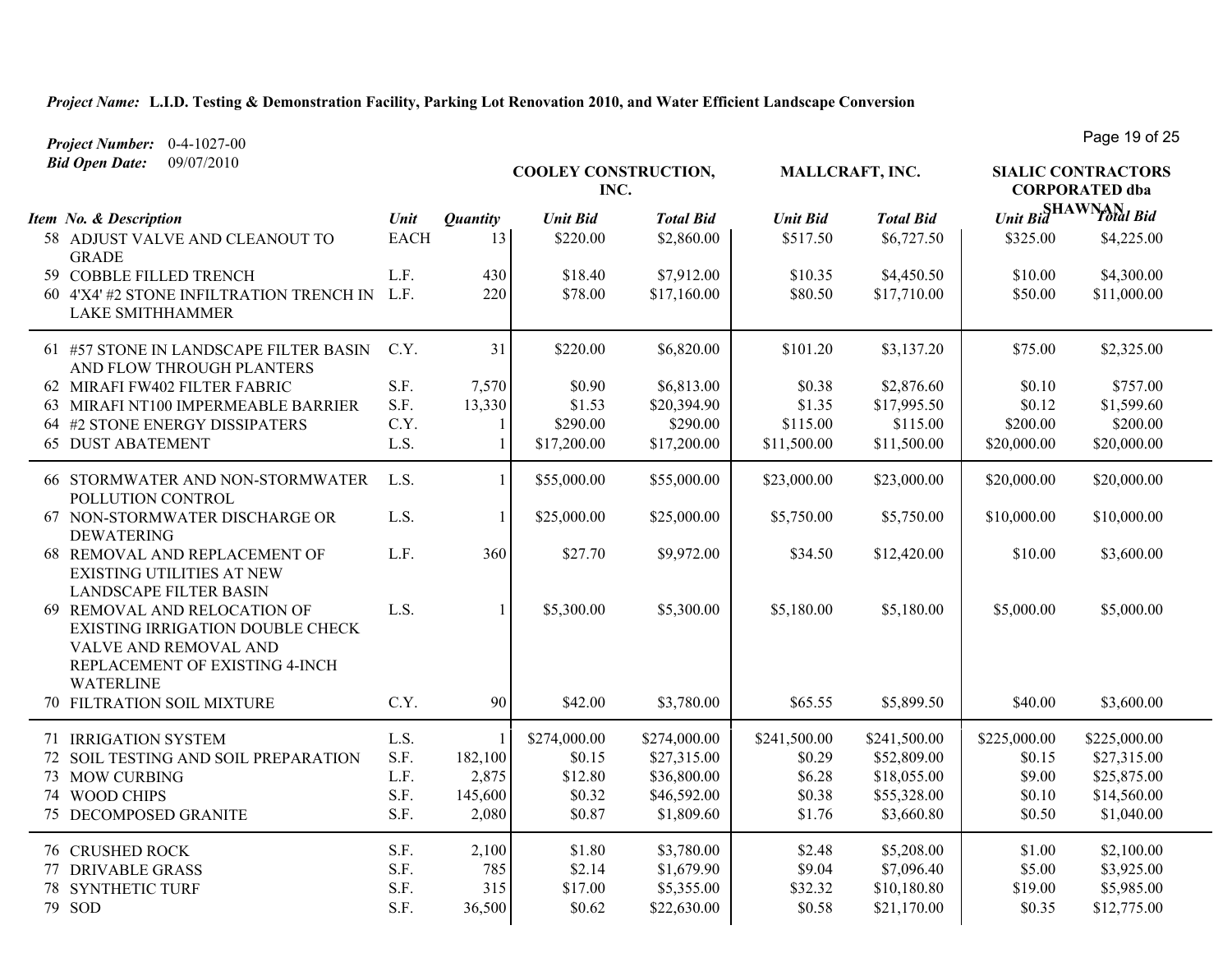*Project Number:* 0-4-1027-00 *Bid Open Date:* 09/07/2010

**COOLEY CONSTRUCTION, INC.** *Unit Bid Total Bid* **SHAWNAN SIALIC CONTRACTORS CORPORATED dba MALLCRAFT, INC.** *Item No. & Description Unit Unit Bid Total Bid Unit Bid Total Bid Quantity* 80 FLATS EACH 675 \$13.80 \$9,315.00 \$24.09 \$16,260.75 \$10.00 \$6,750.00 81 1-GALLON EACH 2,800 \$8.90 \$24,920.00 \$7.11 \$19,908.00 \$4.00 \$11,200.00 82 2-GALLON EACH 98 \$13.20 \$1,293.60 \$15.90 \$1,558.20 \$10.00 \$980.00 83 5-GALLON EACH 1,575 \$14.40 \$22,680.00 \$19.34 \$30,460.50 \$9.00 \$14,175.00 84 15-GALLON EACH 18 \$77.00 \$1,386.00 \$106.34 \$1,914.12 \$60.00 \$1,080.00 85 15-GALLON CITRUS EACH 62 \$140.00 \$8,680.00 \$183.89 \$11,401.18 \$100.00 \$6,200.00 86 24" BOX EACH 138 \$220.00 \$30,360.00 \$264.29 \$36,472.02 \$150.00 \$20,700.00 87 36" BOX EACH 7 \$390.00 \$2,730.00 \$588.81 \$4,121.67 \$375.00 \$2,625.00 88 48" BOX EACH 1 \$870.00 \$870.00 \$1,280.00 \$1,280.00 \$700.00 \$700.00 89 6' BROWN TRUNK PALM **EACH** 2 \$156.00 \$312.00 \$894.93 \$1,789.86 \$800.00 \$1,600.00 90 TREE GRATE EACH 2 \$1,010.00 \$2,020.00 \$1,440.00 \$2,880.00 \$700.00 \$1,400.00 91 PICNIC TABLE EACH 5 \$1,770.00 \$8,850.00 \$1,420.00 \$7,100.00 \$700.00 \$3,500.00 92 WASTE CONTAINER EACH 9 \$980.00 \$8,820.00 \$776.25 \$6,986.25 \$500.00 \$4,500.00 93 FOUNTAIN EACH 1 \$570.00 \$570.00 \$2,070.00 \$2,070.00 \$1,000.00 \$1,000.00 94 FLAG POLE EACH 2 \$2,570.00 \$5,140.00 \$5,150.00 \$10,300.00 \$1,200.00 \$2,400.00 95 CONCRETE POT #13 EACH 4 \$1,000.00 \$4,000.00 \$977.50 \$3,910.00 \$900.00 \$3,600.00 96 CONCRETE POT #13A EACH 8 \$1,000.00 \$8,000.00 \$1,020.00 \$8,160.00 \$900.00 \$7,200.00 97 CONCRETE POT #13B EACH 4 \$780.00 \$3,120.00 \$488.75 \$1,955.00 \$400.00 \$1,600.00<br>98 CONCRETE BENCH #10 EACH 8 \$890.00 \$7,120.00 \$626.75 \$5,014.00 \$500.00 \$4.000.00 98 CONCRETE BENCH #10 EACH 8 \$890.00 \$7,120.00 \$626.75 \$5,014.00 \$500.00 \$4,000.00 99 CONCRETE BENCH #15 EACH 6 \$890.00 \$5,340.00 \$626.75 \$3,760.50 \$375.00 \$2,250.00 100 LANDSCAPE MAINTENANCE L.S. 1 \$10,000.00 \$10,000.00 \$5,270.00 \$5,270.00 \$4,000.00 \$4,000.00 101 ELECTRICAL LIGHTING FIXTURE A EACH 24 \$1,220.00 \$29,280.00 \$1,397.25 \$33,534.00 \$900.00 \$21,600.00 102 ELECTRICAL LIGHTING FIXTURE B EACH 2 \$1,330.00 \$2,660.00 \$1,440.00 \$2,880.00 \$800.00 \$1,600.00 103 ELECTRICAL LIGHTING FIXTURE C EACH 5 \$2,330.00 \$11,650.00 \$3,000.00 \$15,000.00 \$2,000.00 \$10,000.00 104 ELECTRICAL LIGHTING FIXTURE D EACH 9 \$3,900.00 \$35,100.00 \$4,030.00 \$36,270.00 \$3,000.00 \$27,000.00<br>105 ELECTRICAL LIGHTING FIXTURE E EACH 4 \$1,100.00 \$4,400.00 \$994.75 \$3,979.00 \$400.00 \$1.600.00 105 ELECTRICAL LIGHTING FIXTURE E EACH 4 \$1,100.00 \$4,400.00 \$994.75 \$3,979.00 \$400.00 \$1,600.00 106 ELECTRICAL CONDUIT AND WIRE L.F. 4,450 \$19.40 \$86,330.00 \$21.56 \$95,942.00 \$13.00 \$57,850.00

**\$3,248,530.15 \$3,479,164.33 \$3,590,214.35**

Page 20 of 25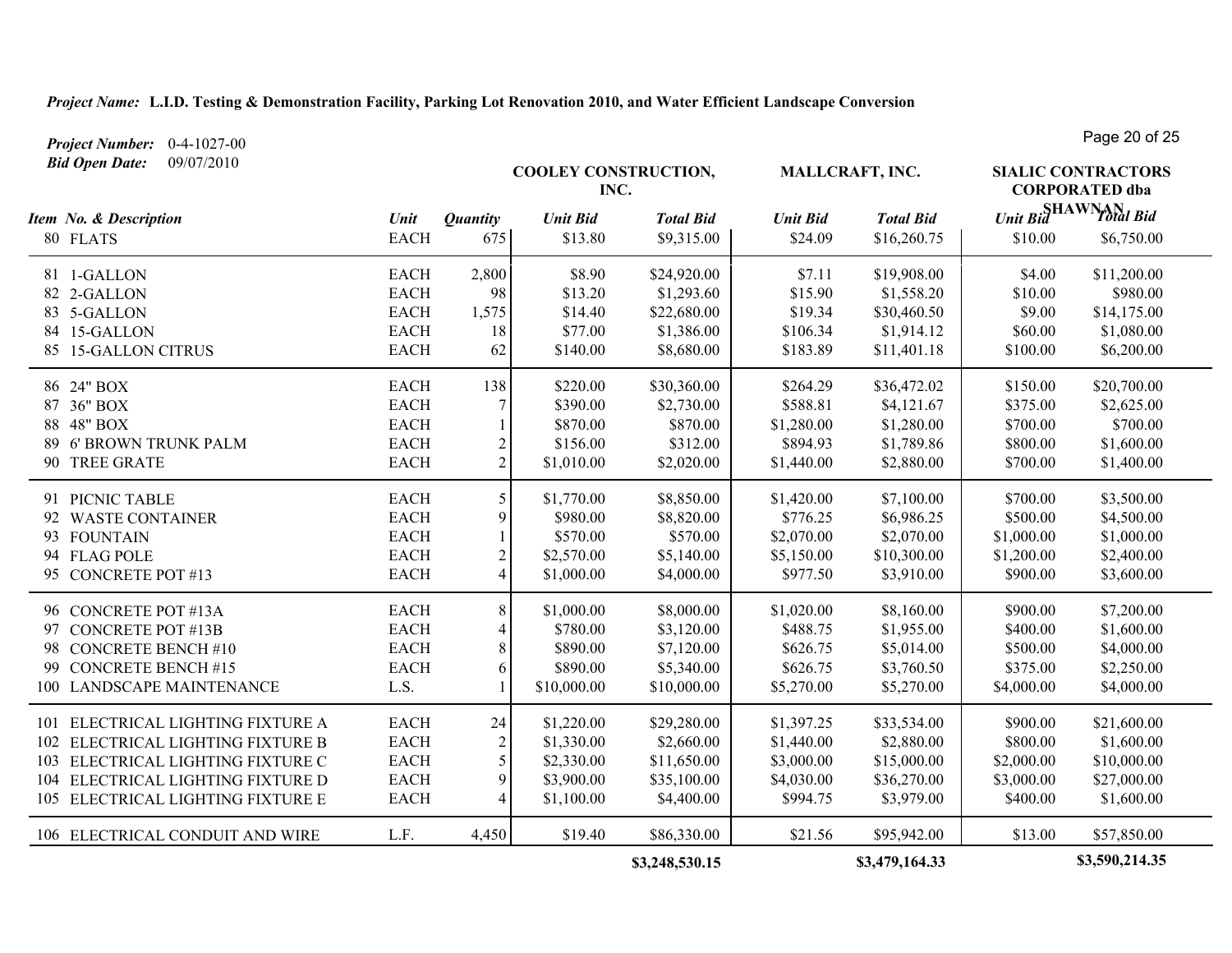| Project Number: 0-4-1027-00                                          |             |                 |                        |                                                        | Page 21 OF 25 |
|----------------------------------------------------------------------|-------------|-----------------|------------------------|--------------------------------------------------------|---------------|
| <b>Bid Open Date:</b><br>09/07/2010                                  |             |                 | <b>MINAKO AMERICA</b>  |                                                        |               |
|                                                                      |             |                 | <b>CORPORATION dba</b> |                                                        |               |
| Item No. & Description                                               | Unit        | <b>Quantity</b> |                        | <b>MINCO CONSTRUCTION</b><br><i>Unit Bid</i> Total Bid |               |
| 1 MOBILIZATION                                                       | L.S.        |                 | \$100,000.00           | \$100,000.00                                           |               |
| 2 WATER CONTROL                                                      | L.S.        |                 | \$25,000.00            | \$25,000.00                                            |               |
| 3 TRAFFIC CONTROL                                                    | L.S.        |                 | \$25,000.00            | \$25,000.00                                            |               |
| 4 CLEARING AND MISCELLANEOUS WORK                                    | L.S.        |                 | \$100,000.00           | \$100,000.00                                           |               |
| 5 EXTRA DIRECTED WORK                                                | L.S.        |                 | \$150,000.00           | \$150,000.00                                           |               |
| <b>6 EXCAVATION</b>                                                  | C.Y.        | 7,230           | \$25.00                | \$180,750.00                                           |               |
| 7 TRENCH SAFETY SYSTEM                                               | L.S.        |                 | \$50,000.00            | \$50,000.00                                            |               |
| 8 CLASS "A" CONCRETE, 3'X3' CLEANOUT                                 | <b>EACH</b> | 9               | \$5,000.00             | \$45,000.00                                            |               |
| STRUCTURE AND SAMPLING VAULT                                         |             |                 |                        |                                                        |               |
| 9 CLASS "A" CONCRETE, TRANSITION<br><b>STRUCTURE NO. 3</b>           | <b>EACH</b> | 3               | \$5,000.00             | \$15,000.00                                            |               |
| 10 CLASS "A" CONCRETE, UNDER                                         | <b>EACH</b> | 3               | \$1,000.00             | \$3,000.00                                             |               |
| <b>SIDEWALK DRAIN</b>                                                |             |                 |                        |                                                        |               |
| 11 CLASS "A" CONCRETE, FOOTING AND                                   | L.F.        | 158             | \$100.00               | \$15,800.00                                            |               |
| CMU RAISED PLANTERS AND ENTRY                                        |             |                 |                        |                                                        |               |
| <b>SIGN WALLS</b>                                                    |             |                 |                        |                                                        |               |
| 12 CLASS "A" CONCRETE, CMU FLOW                                      | L.F.        | 183             | \$50.00                | \$9,150.00                                             |               |
| THROUGH PLANTER WALLS                                                |             |                 |                        |                                                        |               |
| 13 CLASS "A" CONCRETE, LANDSCAPE                                     | C.Y.        | 48              | \$1,000.00             | \$48,000.00                                            |               |
| FILTER BASIN RETAINING WALL<br>14 CLASS "A" CONCRETE, SAMPLING BASIN | <b>EACH</b> |                 | \$25,000.00            | \$25,000.00                                            |               |
| <b>STRUCTURE</b>                                                     |             |                 |                        |                                                        |               |
| 15 CLASS "B" CONCRETE, CURB AND                                      | L.F.        | 984             | \$100.00               | \$98,400.00                                            |               |
| GUTTER (CD1, CD2, CD3, CD9)                                          |             |                 |                        |                                                        |               |
| 16 CLASS "B" CONCRETE, STANDARD CURB                                 | L.F.        | 3,500           | \$25.00                | \$87,500.00                                            |               |
| (CD4, CD5, CD6, CD7, CD8, CD24, CD26)                                |             |                 |                        |                                                        |               |
| 17 CLASS "B" CONCRETE, DEEPENED CURB                                 | L.F.        | 5,250           | \$50.00                | \$262,500.00                                           |               |
| (CD10, CD11, CD12, CD30, CD31)                                       |             |                 |                        |                                                        |               |
| 18 CLASS "B" CONCRETE, MISCELLANEOUS                                 | C.Y.        | 57              | \$500.00               | \$28,500.00                                            |               |
| 19 CLASS "B" CONCRETE, PLANTER AND                                   | C.Y.        | 24              | \$1,000.00             | \$24,000.00                                            |               |
| <b>BUILDING SLABS</b><br>20 INSTALL DECORATIVE CONCRETE              | L.S.        |                 | \$10,000.00            | \$10,000.00                                            |               |
| <b>FLATWORK</b>                                                      |             |                 |                        |                                                        |               |
|                                                                      |             |                 |                        |                                                        |               |

Page 21 of 25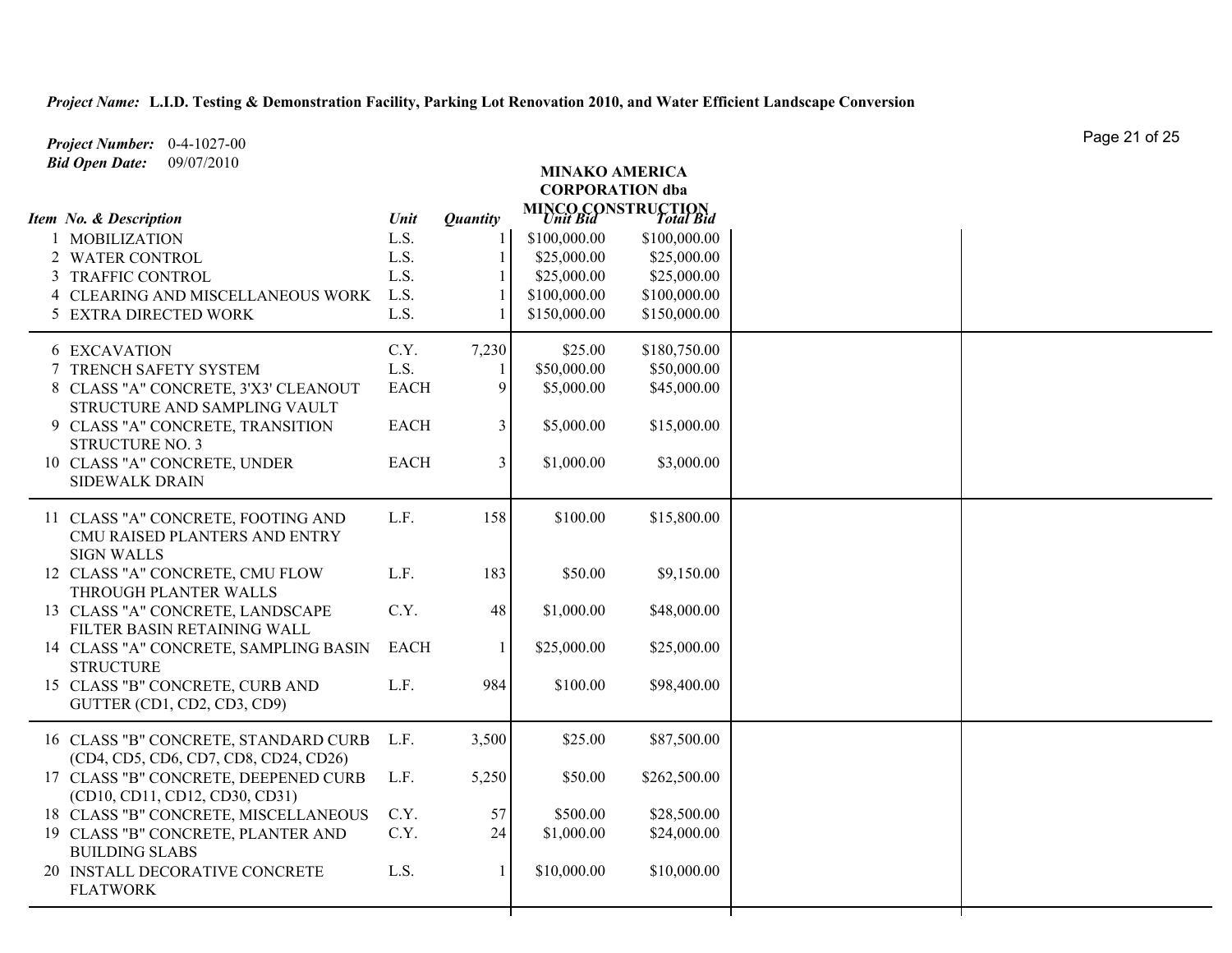| Project Number: 0-4-1027-00                                                                                                                                |             |                 |                                                        |              | Page 22 OF 25 |
|------------------------------------------------------------------------------------------------------------------------------------------------------------|-------------|-----------------|--------------------------------------------------------|--------------|---------------|
| <b>Bid Open Date:</b><br>09/07/2010                                                                                                                        |             |                 | <b>MINAKO AMERICA</b><br><b>CORPORATION</b> dba        |              |               |
| Item No. & Description                                                                                                                                     | Unit        | <b>Quantity</b> | <b>MINCO CONSTRUCTION</b><br><i>Unit Bid Total Bid</i> |              |               |
| 21 REINFORCED CONCRETE PIPE                                                                                                                                | L.F.        | 200             | \$75.00                                                | \$15,000.00  |               |
| 22 3" CLASS 2 AGGREGATE BASE<br>DRIVEWAY AND ACCESS RAMP                                                                                                   | C.Y.        | 10              | \$100.00                                               | \$1,000.00   |               |
| 23 PERVIOUS PAVERS OVER 2" #8 OVER 3"<br>#57 OVER 13" #2 STONE                                                                                             | S.F.        | 25,400          | \$15.00                                                | \$381,000.00 |               |
| 24 PERVIOUS PAVERS OVER 2" #8 OVER<br>10-7/8" #57 STONE                                                                                                    | S.F.        | 9,270           | \$15.00                                                | \$139,050.00 |               |
| 25 PERVIOUS PAVERS OVER 2" #8 OVER 3"<br>#57 OVER 17" #2 STONE                                                                                             | S.F.        | 5,660           | \$20.00                                                | \$113,200.00 |               |
| 26 PERVIOUS PAVERS OVER 1" #8 OVER 4"<br>#57 STONE                                                                                                         | S.F.        | 1,184           | \$15.00                                                | \$17,760.00  |               |
| 27 8.5" PERVIOUS CONCRETE OVER 25" #57<br>STONE OVER IMPERMEABLE COMPOSITE<br><b>BARRIER</b>                                                               | S.F.        | 2,360           | \$15.00                                                | \$35,400.00  |               |
| 28 8.5" PERVIOUS CONCRETE OVER 25" #57<br>STONE SURROUNDING 9" CLASS 2<br>AGGREGATE BASE AND FILTER FABRIC<br>OVER IMPERMEABLE COMPOSITE<br><b>BARRIER</b> | S.F.        | 2,090           | \$15.00                                                | \$31,350.00  |               |
| 29 5" POROUS ASPHALT OVER 25" #57<br>STONE OVER IMPERMEABLE COMPOSITE<br><b>BARRIER</b>                                                                    | S.F.        | 2,270           | \$15.00                                                | \$34,050.00  |               |
| 30 5" POROUS ASPHALT OVER 25" #57<br>STONE SURROUNDING 9" CLASS 2<br>AGGREGATE BASE AND FILTER FABRIC<br>OVER IMPERMEABLE COMPOSITE<br><b>BARRIER</b>      | S.F.        | 1,700           | \$15.00                                                | \$25,500.00  |               |
| 31 4" AC OVER 6" CLASS 2 AGGREGATE<br>BASE AND 4" AC OVER 11" CLASS 2<br><b>AGGREGATE BASE</b>                                                             | S.F.        | 76,655          | \$5.00                                                 | \$383,275.00 |               |
| 32 VARIABLE DEPTH AC OVERLAY                                                                                                                               | <b>TONS</b> | 31              | \$100.00                                               | \$3,100.00   |               |
| 33 GRIND EXISTING AC PAVEMENT                                                                                                                              | S.F.        | 720             | \$5.00                                                 | \$3,600.00   |               |
| <b>34 SLURRY SEAL</b>                                                                                                                                      | S.F.        | 35,800          | \$1.00                                                 | \$35,800.00  |               |
| 35 BOLLARD                                                                                                                                                 | <b>EACH</b> | 260             | \$300.00                                               | \$78,000.00  |               |
|                                                                                                                                                            |             |                 |                                                        |              |               |

Page 22 of 25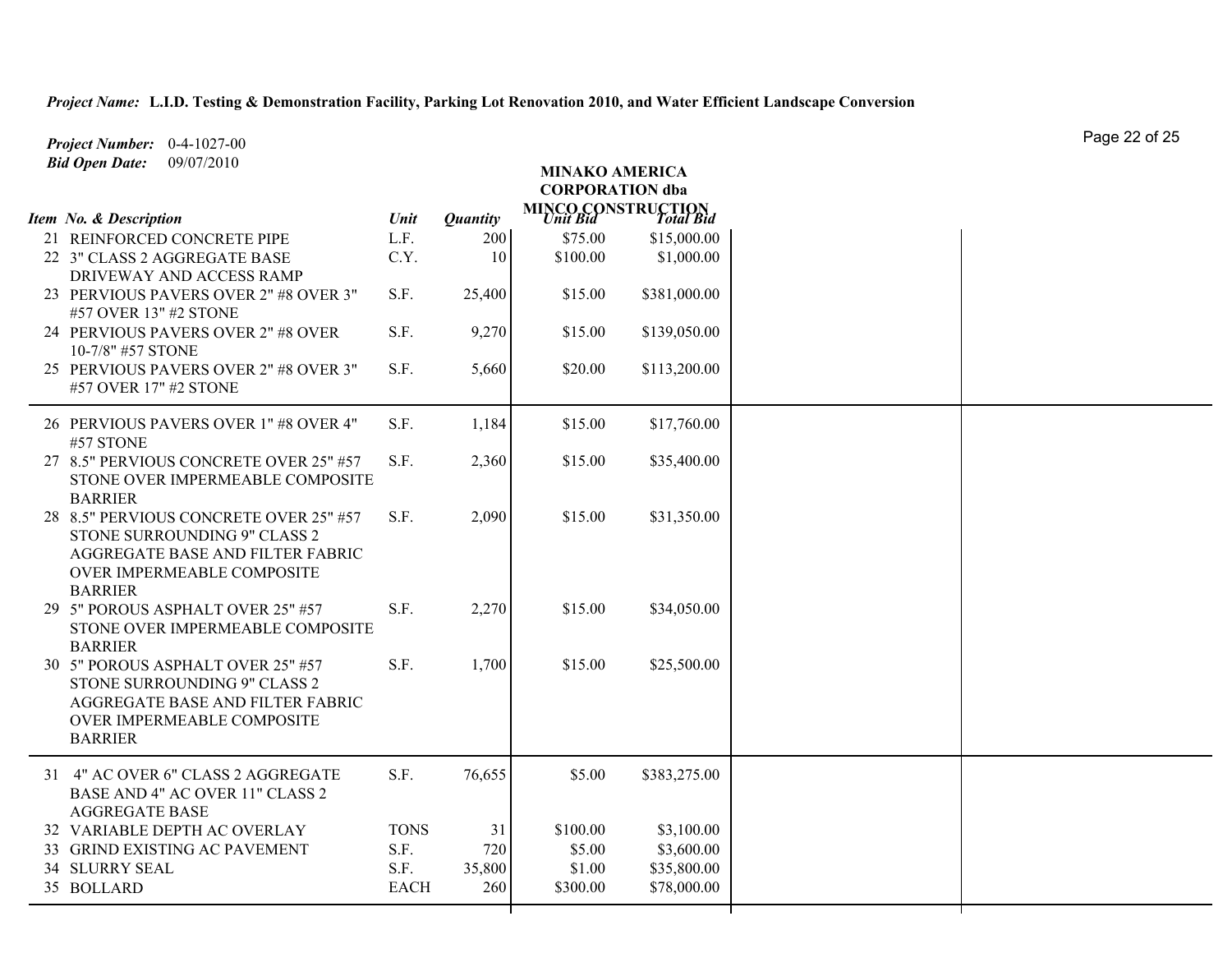| Project Number: 0-4-1027-00                                                                   |             |                 |                        |                                                        |  | Page 20 UI 20 |
|-----------------------------------------------------------------------------------------------|-------------|-----------------|------------------------|--------------------------------------------------------|--|---------------|
| <b>Bid Open Date:</b><br>09/07/2010                                                           |             |                 | <b>MINAKO AMERICA</b>  |                                                        |  |               |
|                                                                                               |             |                 | <b>CORPORATION dba</b> |                                                        |  |               |
| Item No. & Description                                                                        | Unit        | <b>Quantity</b> |                        | <b>MINCO CONSTRUCTION</b><br><i>Unit Bid Total Bid</i> |  |               |
| 36 4" PVC PIPE                                                                                | L.F.        | 78              | \$100.00               | \$7,800.00                                             |  |               |
| 37 6" PVC PIPE                                                                                | L.F.        | 2,126           | \$35.00                | \$74,410.00                                            |  |               |
| 38 8" PVC PIPE                                                                                | L.F.        | 369             | \$50.00                | \$18,450.00                                            |  |               |
| 39 12" PVC PIPE                                                                               | L.F.        | 314             | \$100.00               | \$31,400.00                                            |  |               |
| 40 18" PVC PIPE                                                                               | L.F.        | 33              | \$200.00               | \$6,600.00                                             |  |               |
| 41 10" WIDE SLOTTED DRAIN                                                                     | L.F.        | 177             | \$100.00               | \$17,700.00                                            |  |               |
| 42 PRECAST CONCRETE FLOW DETECTION<br><b>CATCH BASIN</b>                                      | <b>EACH</b> | 3               | \$5,000.00             | \$15,000.00                                            |  |               |
| 43 9"X9" PLASTIC CATCH BASIN                                                                  | <b>EACH</b> | $\tau$          | \$200.00               | \$1,400.00                                             |  |               |
| 44 18"X18" PRECAST CONCRETE CATCH<br><b>BASIN</b>                                             | <b>EACH</b> | $\overline{2}$  | \$1,000.00             | \$2,000.00                                             |  |               |
| 45 24"X24" PRECAST CONCRETE CATCH<br><b>BASIN</b>                                             | <b>EACH</b> | $\mathbf{1}$    | \$3,000.00             | \$3,000.00                                             |  |               |
| 46 36"X36" PRECAST CONCRETE CATCH<br><b>BASIN</b>                                             | <b>EACH</b> | 5               | \$4,000.00             | \$20,000.00                                            |  |               |
| 47 GALVANIZED STEEL CATCH BASIN LID                                                           | <b>EACH</b> |                 | \$1,000.00             | \$1,000.00                                             |  |               |
| <b>48 PVC PIPE STORMWATER CLEANOUT</b>                                                        | <b>EACH</b> | 23              | \$500.00               | \$11,500.00                                            |  |               |
| 49 PRECAST CONCRETE HEADWALL FOR 8"<br><b>PIPE</b>                                            | <b>EACH</b> | $\mathbf{1}$    | \$5,000.00             | \$5,000.00                                             |  |               |
| 50 3" ELECTRICAL CONDUIT FROM<br>PREFABRICATED BUILDING TO<br><b>SAMPLING BASIN STRUCTURE</b> | L.F.        | 530             | \$20.00                | \$10,600.00                                            |  |               |
| 51 NEW WHEEL STOPS                                                                            | <b>EACH</b> | 95              | \$100.00               | \$9,500.00                                             |  |               |
| 52 SIGNS INCLUDING POST AND FOOTING                                                           | <b>EACH</b> | $\overline{2}$  | \$1,000.00             | \$2,000.00                                             |  |               |
| 53 PREFABRICATED 12'X22' BUILDING AND<br>2" ELECTRICAL CONDUIT FROM PULL                      | L.S.        |                 | \$125,000.00           | \$125,000.00                                           |  |               |
| BOX TO PREFABRICATED BUILDING                                                                 |             |                 |                        |                                                        |  |               |
| 54 3.5' HIGH METAL RAILING                                                                    | L.F.        | 55              | \$100.00               | \$5,500.00                                             |  |               |
| 55 CONNECTION TO EXISTING BUILDING<br><b>ROOF DOWNDRAINS</b>                                  | <b>EACH</b> | 3               | \$1,000.00             | \$3,000.00                                             |  |               |
| 56 ENHANCED GRASS SWALE                                                                       | L.S.        |                 | \$3,750.00             | \$3,750.00                                             |  |               |
| 57 ADJUST MANHOLE AND VAULT TO                                                                | <b>EACH</b> | 9               | \$1,000.00             | \$9,000.00                                             |  |               |
| <b>GRADE</b>                                                                                  |             |                 |                        |                                                        |  |               |
|                                                                                               |             |                 |                        |                                                        |  |               |

Page 23 of 25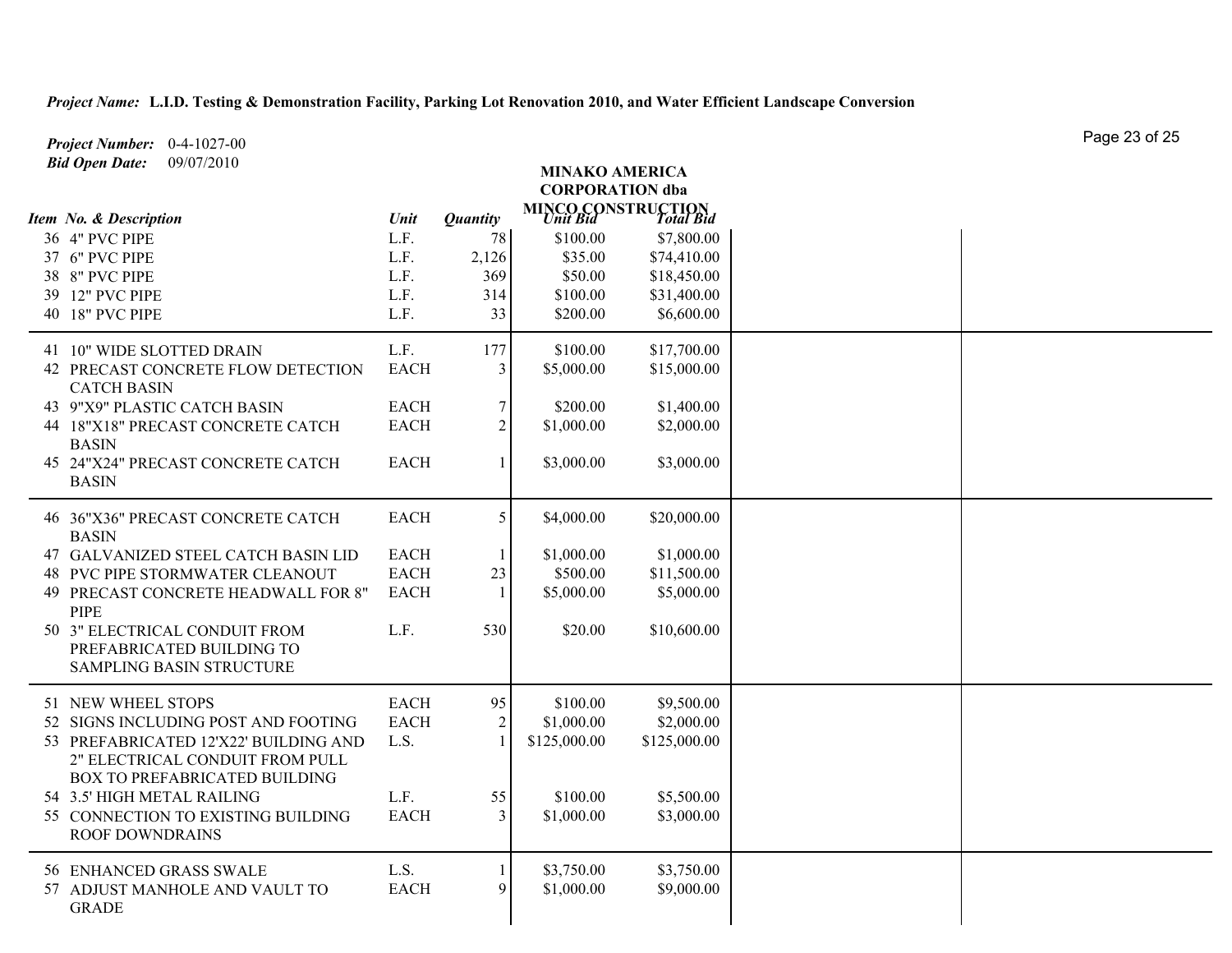| Project Number: 0-4-1027-00                                                                                                                            |             |                 |                                                        |              | Paye 24 OF 20 |
|--------------------------------------------------------------------------------------------------------------------------------------------------------|-------------|-----------------|--------------------------------------------------------|--------------|---------------|
| <b>Bid Open Date:</b><br>09/07/2010                                                                                                                    |             |                 | <b>MINAKO AMERICA</b>                                  |              |               |
|                                                                                                                                                        |             |                 | <b>CORPORATION dba</b>                                 |              |               |
|                                                                                                                                                        |             |                 | <b>MINCO CONSTRUCTION</b><br><i>Unit Bid</i> Total Bid |              |               |
| Item No. & Description                                                                                                                                 | Unit        | <b>Quantity</b> |                                                        |              |               |
| 58 ADJUST VALVE AND CLEANOUT TO<br><b>GRADE</b>                                                                                                        | <b>EACH</b> | 13              | \$500.00                                               | \$6,500.00   |               |
| 59 COBBLE FILLED TRENCH                                                                                                                                | L.F.        | 430             | \$10.00                                                | \$4,300.00   |               |
| 60 4'X4' #2 STONE INFILTRATION TRENCH IN                                                                                                               | L.F.        | 220             | \$150.00                                               | \$33,000.00  |               |
| <b>LAKE SMITHHAMMER</b>                                                                                                                                |             |                 |                                                        |              |               |
| 61 #57 STONE IN LANDSCAPE FILTER BASIN<br>AND FLOW THROUGH PLANTERS                                                                                    | C.Y.        | 31              | \$100.00                                               | \$3,100.00   |               |
| 62 MIRAFI FW402 FILTER FABRIC                                                                                                                          | S.F.        | 7,570           | \$1.00                                                 | \$7,570.00   |               |
| 63 MIRAFI NT100 IMPERMEABLE BARRIER                                                                                                                    | S.F.        | 13,330          | \$1.00                                                 | \$13,330.00  |               |
| 64 #2 STONE ENERGY DISSIPATERS                                                                                                                         | C.Y.        |                 | \$1,000.00                                             | \$1,000.00   |               |
| <b>65 DUST ABATEMENT</b>                                                                                                                               | L.S.        |                 | \$5,000.00                                             | \$5,000.00   |               |
| 66 STORMWATER AND NON-STORMWATER<br>POLLUTION CONTROL                                                                                                  | L.S.        |                 | \$15,000.00                                            | \$15,000.00  |               |
| 67 NON-STORMWATER DISCHARGE OR<br><b>DEWATERING</b>                                                                                                    | L.S.        |                 | \$15,000.00                                            | \$15,000.00  |               |
| 68 REMOVAL AND REPLACEMENT OF<br>EXISTING UTILITIES AT NEW<br><b>LANDSCAPE FILTER BASIN</b>                                                            | L.F.        | 360             | \$10.00                                                | \$3,600.00   |               |
| 69 REMOVAL AND RELOCATION OF<br><b>EXISTING IRRIGATION DOUBLE CHECK</b><br>VALVE AND REMOVAL AND<br>REPLACEMENT OF EXISTING 4-INCH<br><b>WATERLINE</b> | L.S.        |                 | \$10,000.00                                            | \$10,000.00  |               |
| 70 FILTRATION SOIL MIXTURE                                                                                                                             | C.Y.        | 90              | \$100.00                                               | \$9,000.00   |               |
| 71 IRRIGATION SYSTEM                                                                                                                                   | L.S.        |                 | \$250,000.00                                           | \$250,000.00 |               |
| 72 SOIL TESTING AND SOIL PREPARATION                                                                                                                   | S.F.        | 182,100         | \$0.22                                                 | \$40,062.00  |               |
| 73 MOW CURBING                                                                                                                                         | L.F.        | 2,875           | \$10.00                                                | \$28,750.00  |               |
| 74 WOOD CHIPS                                                                                                                                          | S.F.        | 145,600         | \$0.20                                                 | \$29,120.00  |               |
| <b>75 DECOMPOSED GRANITE</b>                                                                                                                           | S.F.        | 2,080           | \$10.00                                                | \$20,800.00  |               |
| <b>76 CRUSHED ROCK</b>                                                                                                                                 | S.F.        | 2,100           | \$2.00                                                 | \$4,200.00   |               |
| 77 DRIVABLE GRASS                                                                                                                                      | S.F.        | 785             | \$10.00                                                | \$7,850.00   |               |
| <b>78 SYNTHETIC TURF</b>                                                                                                                               | S.F.        | 315             | \$30.00                                                | \$9,450.00   |               |
| 79 SOD                                                                                                                                                 | S.F.        | 36,500          | \$0.50                                                 | \$18,250.00  |               |

Page 24 of 25